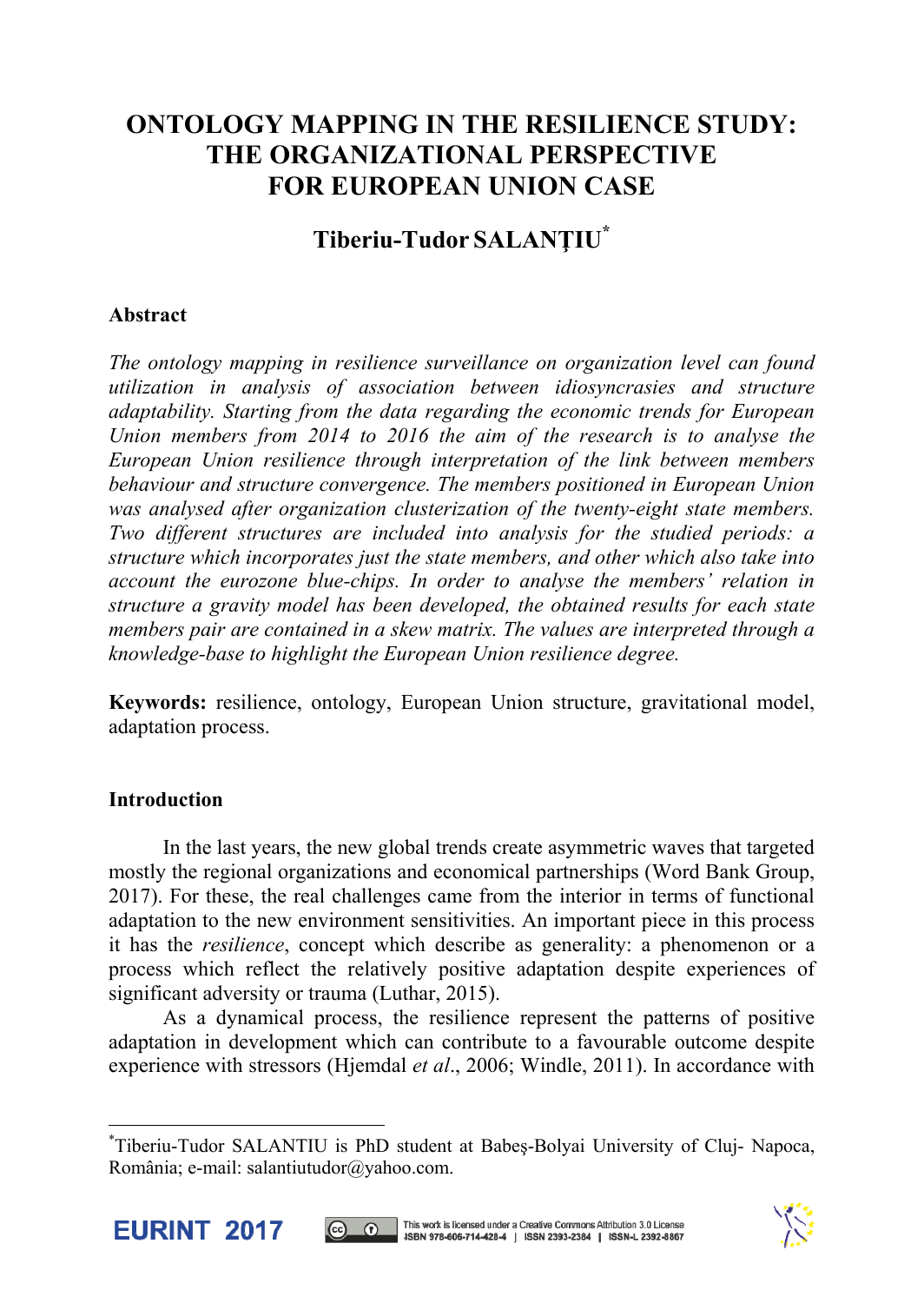this description, the objective of resilience research is to identify the vulnerabilities and protective factors which can remodel the prejudice.

 In the case of European Union, the challenges occupy two dimensions; political and socio-economical which present some symmetries between them: BREXIT, refugee crises or rise of populism are just few of these. In this context, the European Union as an organization, it is subject to a continuous need for internal adaptation which rise from the multi-level dispersion of community. Thus, the vectors which influence mostly the European Union resilience in a long horizon of time can be identified in actors' convergence on the structure and in the integration process. Each of this present related dynamics which can model the organization state through stability degree face to internal asymmetries on network level. Hence, one possible objective of resilience research in the case of the European Union, is to investigate the frequency and intensity of some outcomes in different structure parts which are subject to recurrent emergencies. And different markers which can formulate alternative ways to reduce disaster risk and to strength organization capacity through members response as a compact group.

 In this paper, we propose an empirical surveillance of the European Union resilience face disparities between structure convergence and integration through social adaptation process of members into European organization. The aim is to evaluate the structure resilience using the interconnectivity among state members as the interface for action-reaction. For this, we discuss the impact of the economic integration of members concerning to organization state from the perspective of structure convexity.

 In order to reach this goal we follow the next three propositions as investigation premises: the large groups known a weight to achieve the common interests through organizational structure (Olson, 1994). Second, the random shocks make that network to known a static state used to absorb the systemic waves. Last, the links between probably states set and result projections are to crispy to insure the predictability in classical way

 The rest of this paper has been structured as follow: first section provide a brief discussion of the conceptual framework and his application in International Relations. The proposed analyse method for measurements have been detailed in the second section. In the third section is given the application and data mining, and last section are conclusions and remarks.

# **1. Conceptual framework**

 In the last decades the resilience concept known a substantial increasing of multi-disciplinary approach starting from psychology domain to security and economy (Joseph, 2013). This development in applications is related with the concept potential to study the capacity of adaptation in other key research without the need of major changes in definition meaning. Having many similarities in how it has been defined firstly, is confirming the complexity degree of the concept



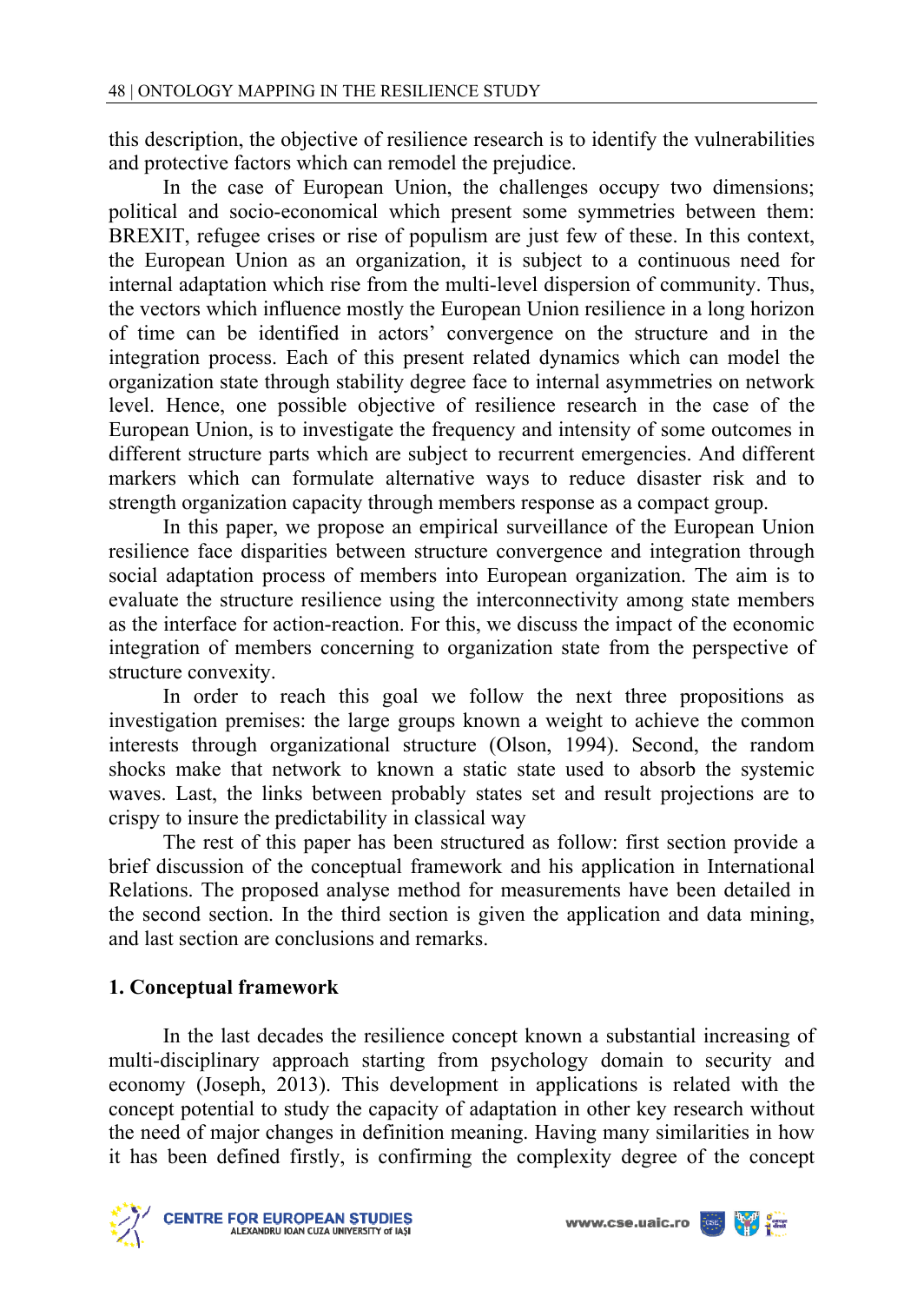(Windle, 2011) and obviously it is more easily to be implemented in different research. This possibility is given in part by the many interrelated factors which requires to enchase the theoretical approach on groups or community instead one individual. However, the experience of each individual, from the group standpoint, is important for the resilience construction in terms of *partial dependence*.

 In International Relations field, the risk and vulnerabilities do not present isolated variables thus, international organizations and actor are able to actively change. Therefore, the international entities have the capacity to develop custom skills to manage the sensitivity in interaction with others. Currently, the resilience concept play an increasingly important role in understanding and response processes to large events from international system (Brassett, 2013, Borbeau, 2015). In particular cases, the resilience is proposed as an intervention instrument which linking the policy-decisions with the events sensitivity (Coaffe and Wood, 2006; Pain and Levine, 2012). And in economy, as an analytical instrument for events impact study in correlation with actors response (Borchert and Mattoo, 2009; Collier and Skees, 2012).

In the European Union case, the economic resilience is treated as "*the ability of a region to avoid a fall in economic activity or to regain pre-crisis (or preshock) peak levels of employment (or GDP)"* (ESPON, 2014, p. 10). Conforming to this, the resilience is understood as a long-term mechanism based on inclusive and economic development among members. The resilience emerge from groups or individuals partnership which are desirable to be linked in different degree with international forums and processes. Somehow this framework is similar with the description offered by Varghese et. al. (2006) who reveal the importance of community in the shocks shift and the reorganizing institutions to adapt to change.

In institutional terms, resilience highlights the necessity to combine the political dialogue with development work in the attempt to construct a comprehensive and a coherent approach of vulnerabilities with the porpoise to improve the real results. Through this is followed to assure a stable environment for the economic growth through the economic convergence of the state members and sustainable financial activity.

The economic crises from 2008 and the asymmetric shocks from the coming years have challenged the European Union resilience framework, highlighting the deep gaps between policy-making and the actors' behaviour. On the financial and economic field, the crisis shown that on the basic structure, EMU do not has sufficient support to stable development of the markets in the eurozone (Suvanto *et al*., 2015). In particularly; divergence across the euro area (Juncker et. al., 2015), the inequality and unfair, the national approach of some components of the single market (Dăianu et. al. 2016) emphasized the shortcomings and inconsistencies of the E.U construction and organization capacity to response to the systemic waves. Nevertheless, they have called into question the need of strengthening the euro area and of the European Union as an organizational framework. However, the unfinished integration of members and convergence process between different

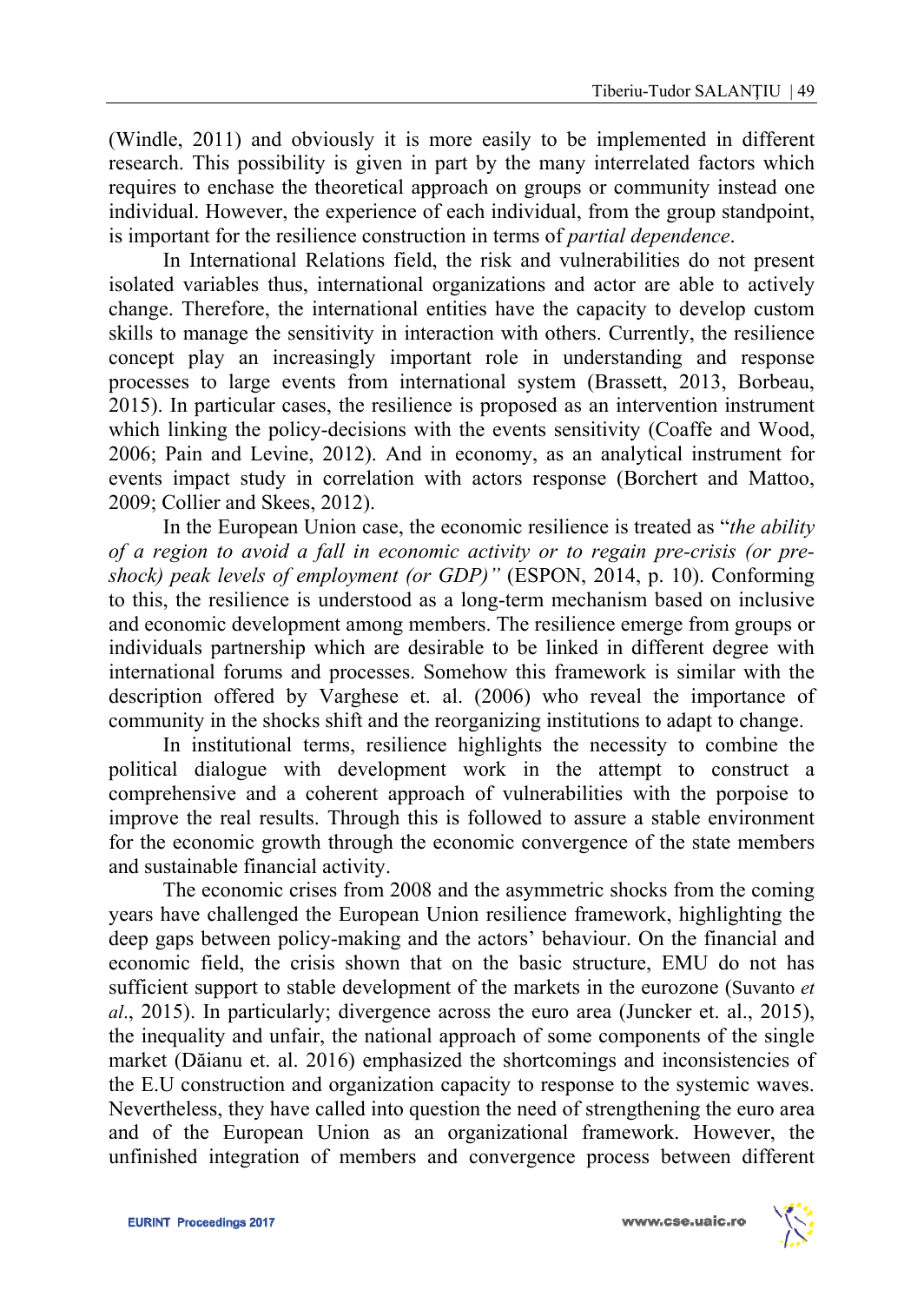levels, reduce the resilience impact in prevention and recovery from sensitive situations.

# **2. Methodology**

In this section will discuss the data for the distribution fitting, as well the simulations used for assessing the results for the resilience capacity. The numerical analysis for the simulations is also presented.

### **2.1. Data selection method**

 The data employed come from open sources maintained by the international institutions and private stakeholders. Five online sources where selected to provide the necessary "image" of the economic network state. The sources selected cover data from economic field, financial flow, trade and stability field. Table 1 documents the five sources selected in this research.

 The data selected were required to be statistical dependent or to make reference to these. We use the term '*statistically dependence'* in order to refer to databases where the selected data related to a horizon time are correlated in one way, and can present an event with multiple situations from one perspective. A period characterized through volatility combined with uncertainty preceding with asymmetric waves on the global level was the criterion used to achieve the statistical dependence of data time period proposed. The horizon time for the study was set for the period: 2014-2016 for each of the sites so that quality of fit can be analysed through the network capacities. This study set the horizon time to three years in terms of propagation depth that were statistical dependency met the selection criteria.

| Site                                            | Domains covered           | Indicators extracted |
|-------------------------------------------------|---------------------------|----------------------|
| STOXX Database $(2017)^1$                       | Financial and investments | SX5E                 |
| Policy Uncertainty <sup>2</sup>                 | Economic policy           | Economic Policy      |
|                                                 | uncertainty               | Uncertainty          |
| Eurostat                                        | International trade       | Trade balance        |
| World Economic Outlook<br>Database <sup>3</sup> | Economic outlook          | Trade percent change |
| Eurostat                                        | GDP growth compared       | Average 2014-2015    |

l



<sup>1</sup> https://www.stoxx.com/index-details?symbol=sx5e

<sup>2</sup> Policy Uncertainty (2017), http://www.policyuncertainty.com/

<sup>3</sup> World Economic Outlook Database (2017), https://www.imf.org/external/pubs/ ft/weo/2016/01/weodata/weoselgr.aspx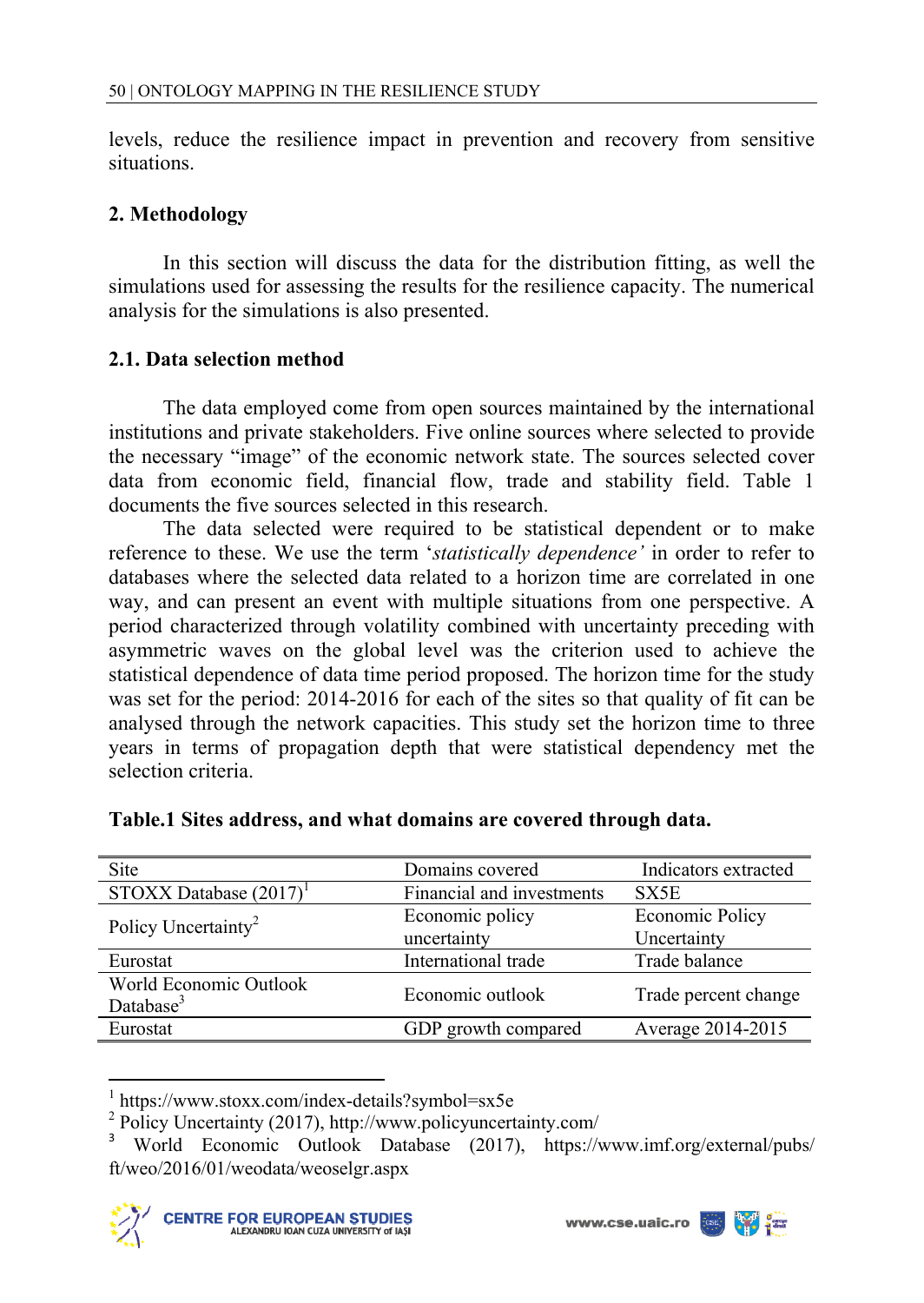From these, the *GDP* and *international trade* describe predictive variables for the mapping. The other two variables; *economic policy uncertainty* and *financial investments* are tacked as response factors to actors behaviour into organization, and the *integration index*, is a deductive value.

### **2.2. Data integrated in research**

As it was mentioned in introduction, this paper attempted a surveillance of the European Union resilience considered fitted economic data from the open sources in a matrix of interaction distance. The values from the columns measure the relationship between members in terms of intensity probable. The first mapping investigate the interaction between large economic bunch, then some threshold intensity, whilst the second mapping integrate the structure ontology in surface to highlight the asymmetries face some threshold.

 The matrix of interaction between state members is the first mapping considered, in this order we estimate a gravity model to investigate the distance between economy and opportunity, and can be described as follow:

> $\beta_1 \ln AV_1(X_1; Y_1) + \beta_2 \ln AV_2(X_2; Y_2) - D$  $(1)$

Where:  $AV_{i:j}(X;Y)$  - is the average between GDP percent changes for two consecutive years for each country. This process it was made for every pair of state members;

 $\beta_{1/2}$  is the integration index for the every state member. Note, this is computed on the suggested approach about economic idiosyncrasy by Vujakovic (2010). And is defined through difference between trade growth and GDP percent changed between the pair of countries. The last element is *D*, and in general terms describe the external distance between members.

From (1) we develop two different mappings, one for each study dimension; economy and interaction. For the first case the expression is:

$$
Fs = \beta_1 \ln AV_1(X_1; Y_1) + \beta_2 \ln AV_2(X_2; Y_2) - D_p \tag{2}
$$

Where: *Fs* is the social function. In this approach the distance  $(D_n)$  is a penalty value which described the degree of integration for each reporting member from the matrix. The values are  $\alpha$  for the eurozone members and 1 for non-euro members, exception make the members which for each period of time had a bivalent state, in this case the value taken is 0.5.

 In the next step we extend the gravity model to investigate the scale associated with the importance of trade and we rewrite the distance from (1) as:

$$
Fs = \beta_1 \ln AV_1(X_1; Y_1) + \beta_2 \ln AV_2(X_2; Y_2) - |\beta_1 - \beta_2|
$$
 (3)

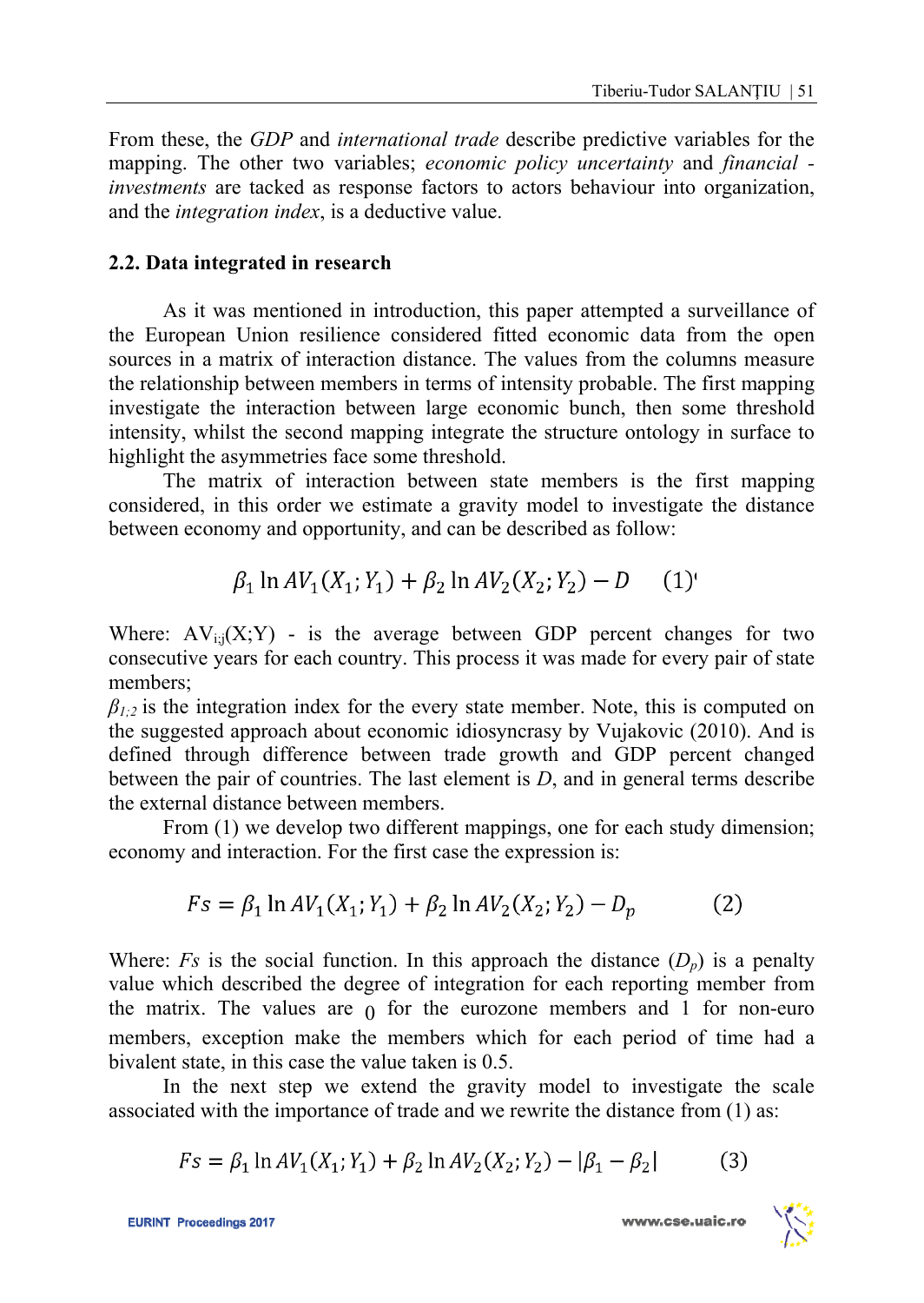Where:  $|\beta_1 - \beta_2|$  express the exploitation of the spatiality in sense of interaction between members in terms of metric measured value in organization.

 In this case, it can be observed that expression of the distance as module is a proxy which represent the relationship between trade and the mass variables. And is the only value which is approximated because of internal markets convergence from European Union and his regulation. We use this instrument since can provide a measure of predicted trade opportunities in the sense of search and match model (Antweiler, 2007). However, considering that distance is meant to represent the "trade discrepancy" as possibilities in the context of integration, the heuristic interpretation is stated in terms of "gravity flow interaction potential" i.e. transfer and communication.

 The second mapping is used as an interpretation instrument and represent an application of a knowledge system to increase the quality of ontology architecture analysis. For this, we use a free open-source ontology editors; *Protege<sup>4</sup>* and *OWLGred<sup>5</sup>* to determine the flow of the known base described in *Protege.* The reason for which we use these programs is because it enable to share the application domain information using a common vocabulary instead of a code or a mathematical one to organized knowledge and to leverage the linked data. Second, the matrix represent dyadic relations between state members, and because his large volume it cannot be applied a *large-N* research -multicolinearity (Ebbinghaus, 2006; Masue et. al., 2013). However, the interpretation of ontology structure through data allow to identify the inconsistency and reason.

 The difference which appear in application is that for the second matrix we introduce in *Protege* construction the European blue-chips stakeholders, with the porpoise to capture the markets vectors given by the perception about the economy evolution by most important companies from euro zone. In this stage for interpretation we imply the response factors with the aim to attribute to the model a reality approximation. Thus, the simulation can make a testing of reality where the dependence variables to be caught $6$ .

Figure 1 shows the ontology characteristics through list of the knownbase metrics and his classes when the structure is setting to 28 members and institutions class. Thus, we express the functionality of organization through 12 relations properties and 8 actors properties. The aim of this is to assure an interpretative framework for European Union according with internal interface and to reveal the construction functionality.



 4 Note: the site for free download is http://protege.stanford.edu/

<sup>&</sup>lt;sup>5</sup> Note: the site for free download is http://owlgred.lumii.lv/

 $6$  Note: the site for free download is https://www.w3.org/2002/07/owl#Thing which need to be open on *Protege.*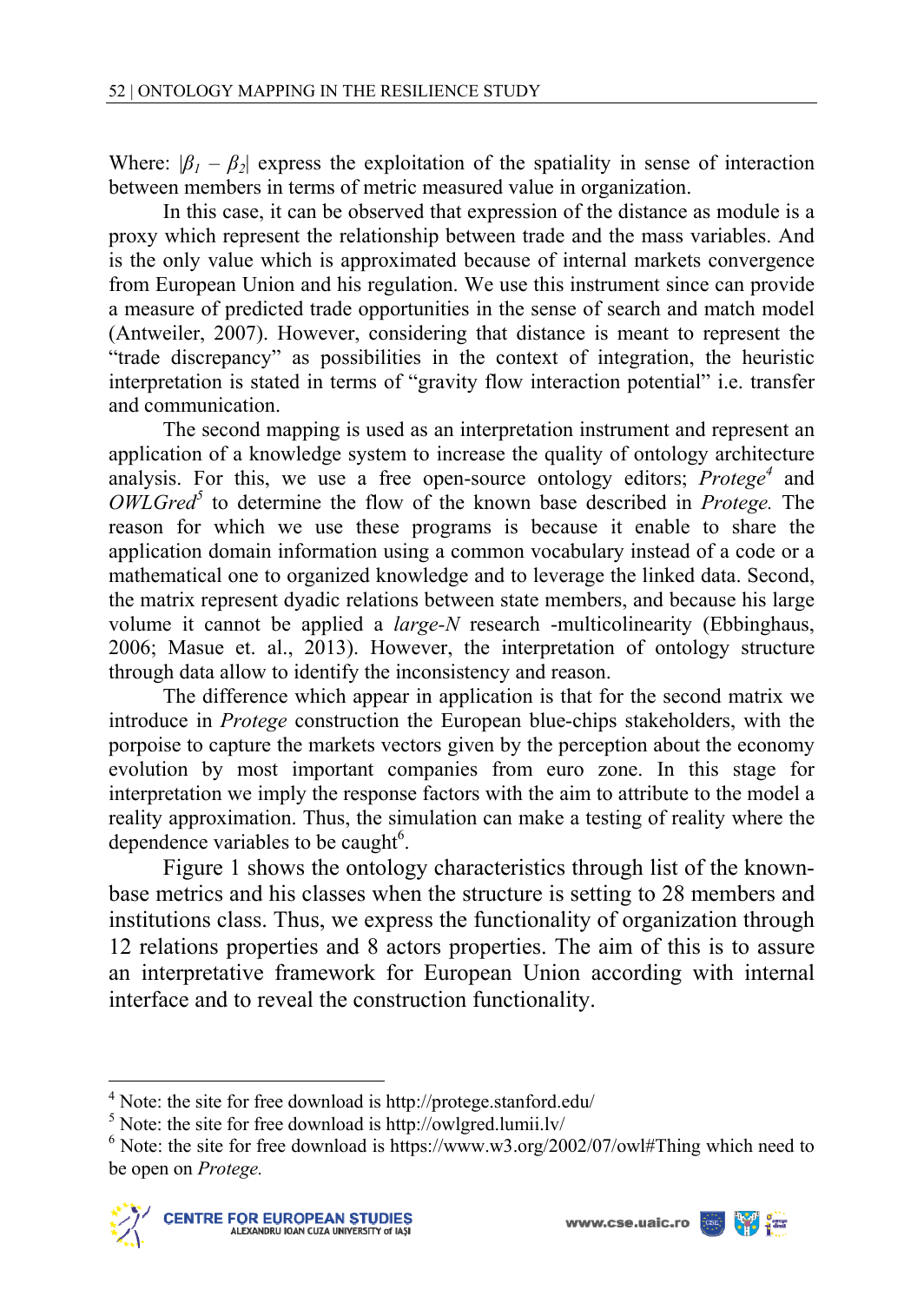# **Figure 1. SPARQL Query and ontology metrics**

| subject                | object               |                                                                                        |
|------------------------|----------------------|----------------------------------------------------------------------------------------|
| Non euro members       | <b>Members</b>       |                                                                                        |
| <b>Stackeholders</b>   | not (Institutions)   |                                                                                        |
| Stackeholders          | E.U                  |                                                                                        |
| Euro zone members      | <b>Members</b>       |                                                                                        |
| <b>Members</b>         | E.U                  |                                                                                        |
| Secondary stackholders | <b>Stackeholders</b> |                                                                                        |
| Blue chips             | <b>Stackeholders</b> |                                                                                        |
| <b>Institutions</b>    | E.U                  |                                                                                        |
| Euro zone members      |                      | Coordinate their monetary policy-making through European institutions' some xsd:string |
| Primary stackeholders  | <b>Stackeholders</b> |                                                                                        |
| <b>Blue</b> chips      | Euro zone members    |                                                                                        |
| Ontology metrics:      |                      |                                                                                        |

| Axiom                           | 663            | Data propert     |
|---------------------------------|----------------|------------------|
| Logical axiom count             | 584            | <b>SubData</b>   |
| <b>Declaration axioms count</b> | 56             | Equivale         |
| Class count                     | 9              | <b>Disjoint</b>  |
| Object property count           | 11             | <b>Function</b>  |
| Data property count             | 7              | DataPro          |
| Individual count                | 29             | DataPro          |
| DL expressivity                 | SROIF(D)       |                  |
|                                 |                | Individual ax    |
| <b>Class axioms</b>             |                | ClassAss         |
| <b>SubClassOf</b>               | 11             | <b>ObjectPr</b>  |
| <b>EquivalentClasses</b>        | 5              | DataPro          |
| <b>DisjointClasses</b>          | 2              | Negative         |
| <b>GCI</b> count                | $\mathbf{0}$   | Negative         |
| <b>Hidden GCI Count</b>         | 1              | Samelnd          |
| Object property axioms          |                | <b>Different</b> |
| SubObjectPropertyOf             | 3              | Annotation:      |
| EquivalentObjectProperties      | $\Omega$       | Annotati         |
| <b>InverseObjectProperties</b>  | 1              | Annotati         |
| <b>DisjointObjectProperties</b> | $\Omega$       | Annotati         |
| FunctionalObjectProperty        | 5              |                  |
| InverseFunctionalObjectProperty | 1              |                  |
| <b>TransitiveObjectProperty</b> | 1              |                  |
| <b>SymmetricObjectProperty</b>  | 2              |                  |
| AsymmetricObjectProperty        | $\overline{a}$ |                  |
| ReflexiveObjectProperty         | $\theta$       |                  |
| IrrefexiveObjectProperty        | $\overline{0}$ |                  |
| <b>ObjectPropertyDomain</b>     | 15             |                  |
| ObjectPropertyRange             | 20             |                  |
| SubPropertyChainOf              | $\Omega$       |                  |

| <b>SubDataPropertyOf</b><br>з<br><b>EquivalentDataProperties</b><br>0<br><b>DisjointDataProperties</b><br>1<br><b>FunctionalDataProperty</b><br>5<br><b>DataPropertyDomain</b><br>R<br>7<br>DataPropertyRange<br>ndividual axioms<br>ClassAssertion<br>29<br><b>ObjectPropertyAssertion</b><br><b>DataPropertyAssertion</b><br>40<br>NegativeObjectPropertyAssertion<br>$\Omega$<br>NegativeDataPropertyAssertion<br>$\Omega$<br>SameIndividual<br>O<br><b>DifferentIndividuals</b><br>1<br><b>Annotation axioms</b><br>AnnotationAssertion<br>21<br><b>AnnotationPropertyDomain</b><br>1<br>AnnotationPropertyRangeOf<br>1 | Data property axioms |     |
|-----------------------------------------------------------------------------------------------------------------------------------------------------------------------------------------------------------------------------------------------------------------------------------------------------------------------------------------------------------------------------------------------------------------------------------------------------------------------------------------------------------------------------------------------------------------------------------------------------------------------------|----------------------|-----|
|                                                                                                                                                                                                                                                                                                                                                                                                                                                                                                                                                                                                                             |                      |     |
|                                                                                                                                                                                                                                                                                                                                                                                                                                                                                                                                                                                                                             |                      |     |
|                                                                                                                                                                                                                                                                                                                                                                                                                                                                                                                                                                                                                             |                      |     |
|                                                                                                                                                                                                                                                                                                                                                                                                                                                                                                                                                                                                                             |                      |     |
|                                                                                                                                                                                                                                                                                                                                                                                                                                                                                                                                                                                                                             |                      |     |
|                                                                                                                                                                                                                                                                                                                                                                                                                                                                                                                                                                                                                             |                      |     |
|                                                                                                                                                                                                                                                                                                                                                                                                                                                                                                                                                                                                                             |                      |     |
|                                                                                                                                                                                                                                                                                                                                                                                                                                                                                                                                                                                                                             |                      |     |
|                                                                                                                                                                                                                                                                                                                                                                                                                                                                                                                                                                                                                             |                      | 422 |
|                                                                                                                                                                                                                                                                                                                                                                                                                                                                                                                                                                                                                             |                      |     |
|                                                                                                                                                                                                                                                                                                                                                                                                                                                                                                                                                                                                                             |                      |     |
|                                                                                                                                                                                                                                                                                                                                                                                                                                                                                                                                                                                                                             |                      |     |
|                                                                                                                                                                                                                                                                                                                                                                                                                                                                                                                                                                                                                             |                      |     |
|                                                                                                                                                                                                                                                                                                                                                                                                                                                                                                                                                                                                                             |                      |     |
|                                                                                                                                                                                                                                                                                                                                                                                                                                                                                                                                                                                                                             |                      |     |
|                                                                                                                                                                                                                                                                                                                                                                                                                                                                                                                                                                                                                             |                      |     |
|                                                                                                                                                                                                                                                                                                                                                                                                                                                                                                                                                                                                                             |                      |     |
|                                                                                                                                                                                                                                                                                                                                                                                                                                                                                                                                                                                                                             |                      |     |

Source: Author computation.

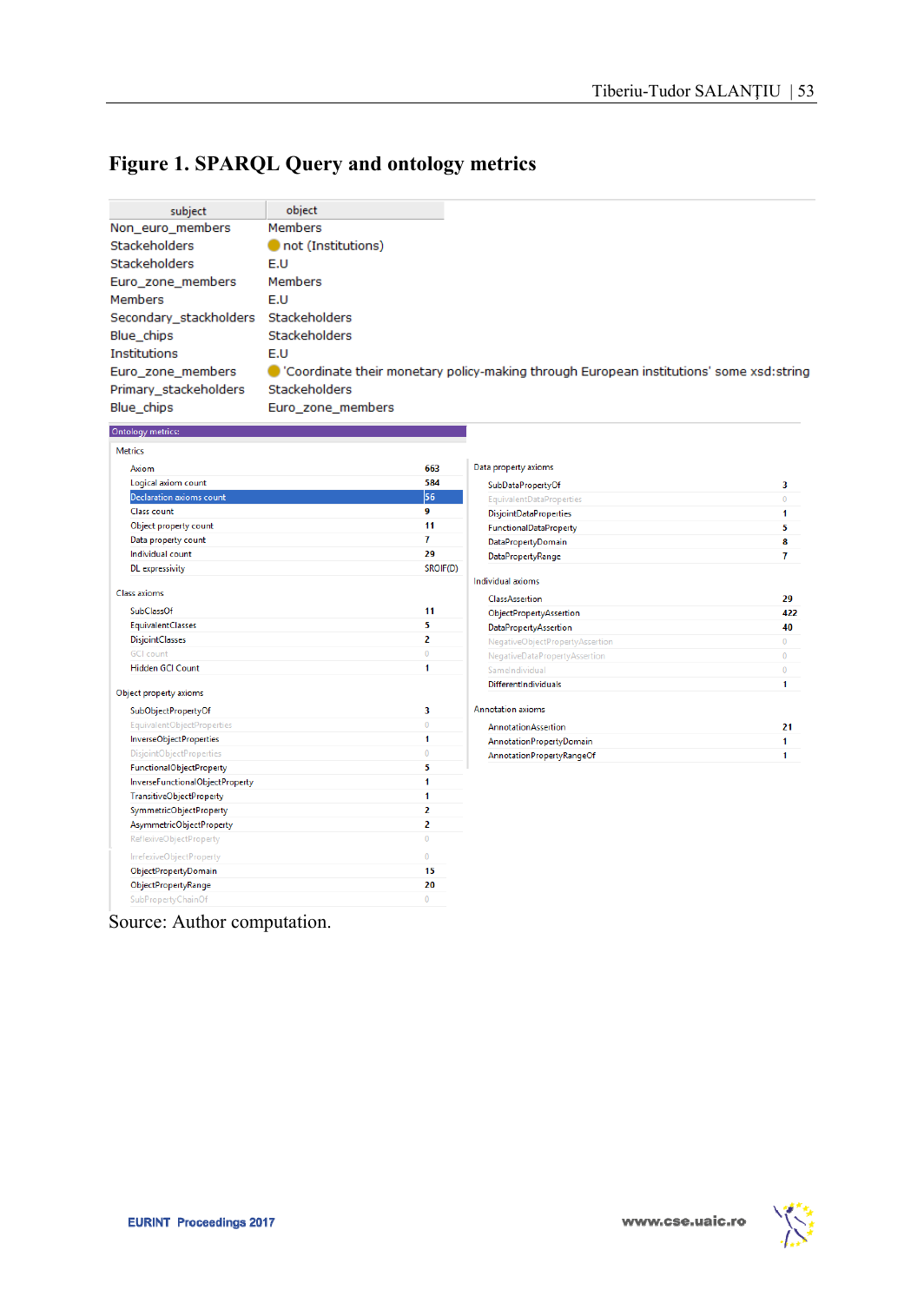# **Figure 2. SPARQL and ontology metrics for large structure**

| subject                                                  | object                                                                                            |
|----------------------------------------------------------|---------------------------------------------------------------------------------------------------|
| Health_care_equipment                                    | Activity_domains                                                                                  |
| Technology                                               | Activity_domains                                                                                  |
| Telecommunication_Market                                 | Markets                                                                                           |
| Food_and_goods_Market                                    | <b>Markets</b>                                                                                    |
| Non_euro_members                                         | <b>Members</b>                                                                                    |
| Insurance                                                | Activity domains                                                                                  |
| Media                                                    | Activity domains                                                                                  |
| Energy_Market                                            | <b>Markets</b>                                                                                    |
| Estate_Market                                            | <b>Markets</b>                                                                                    |
| Chemistry                                                | Activity_domains                                                                                  |
| Euro_zone_members                                        | Members                                                                                           |
| Activity domains                                         | E.U                                                                                               |
| <b>Members</b>                                           | E.U                                                                                               |
| Secondary stackholders                                   | <b>Stackeholders</b>                                                                              |
| Research_Market                                          | Markets                                                                                           |
| Personal_and_household_goo <sub>'</sub> Activity_domains |                                                                                                   |
| Blue chips                                               | <b>Stackeholders</b>                                                                              |
| Health_Market                                            | <b>Markets</b>                                                                                    |
| Telecommunication                                        | <b>Activity domains</b>                                                                           |
| Euro_zone_members                                        | $\bullet$ 'Coordinate their monetary policy-making through European institutions' some xsd:string |
| Aerospace                                                | Activity_domains                                                                                  |
| Auto_Market                                              | <b>Markets</b>                                                                                    |
| Electric_utility                                         | Activity_domains                                                                                  |
| Construction_and_materials                               | Activity_domains                                                                                  |
| Financial_Market                                         | <b>Markets</b>                                                                                    |
| Food_and_beverage                                        | Activity_domains                                                                                  |
| Stackeholders                                            | not (Institutions)                                                                                |
| <b>Stackeholders</b>                                     | E.U                                                                                               |
| Goods_and_Services                                       | Activity_domains                                                                                  |
| Petroleum                                                | Activity_domains                                                                                  |
| Media_Market                                             | <b>Markets</b>                                                                                    |
| Banking                                                  | Activity_domains                                                                                  |
| Markets                                                  | E.U                                                                                               |
| Retail                                                   | Activity_domains                                                                                  |
| Pharmaceutical industry                                  | Activity_domains                                                                                  |
| Automotive_industry                                      | Activity domains                                                                                  |
| Services_market                                          | Markets                                                                                           |
| <b>Institutions</b>                                      | E.U                                                                                               |
| Primary_stackeholders                                    | Stackeholders                                                                                     |
| Logistics                                                | Activity_domains                                                                                  |
| Blue_chips                                               | Euro_zone_members                                                                                 |
| Real_estate                                              | Activity_domains                                                                                  |



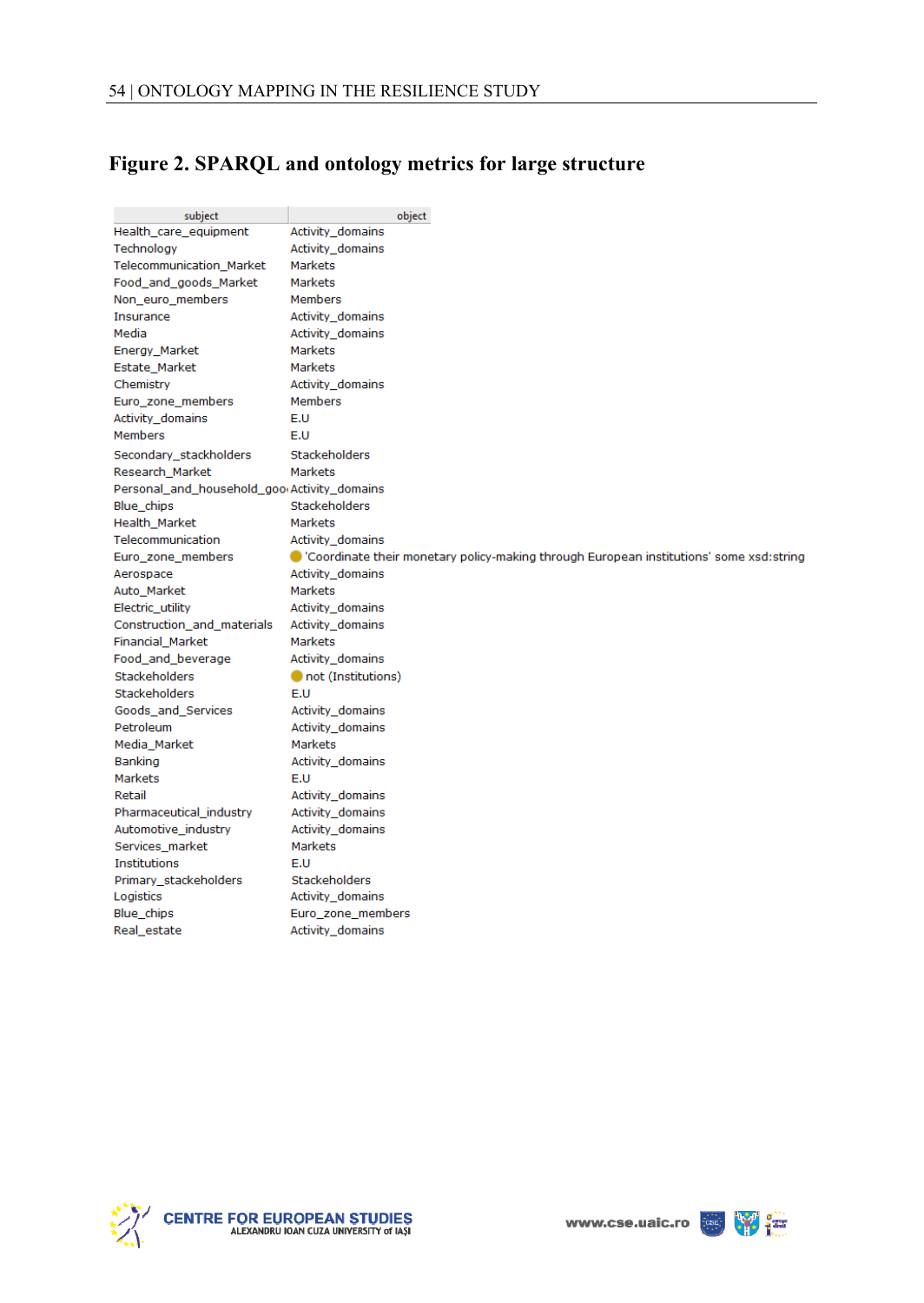| <b>Metrics</b>                  |                |                                 |              |
|---------------------------------|----------------|---------------------------------|--------------|
| Axiom                           | 978            | IrrefexiveObjectProperty        | 1            |
| Logical axiom count             | 806            | ObjectPropertyDomain            | 20           |
| Declaration axioms count        | 146            | <b>ObjectPropertyRange</b>      | 26           |
| Class count                     | 40             | SubPropertyChainOf              | 2            |
| Object property count           | 18             |                                 |              |
| Data property count             | 9              | Data property axioms            |              |
| Individual count                | 79             | SubDataPropertyOf               | 3            |
| DL expressivity                 | SROIF(D)       | EquivalentDataProperties        | $\Omega$     |
|                                 |                | <b>DisjointDataProperties</b>   | 1            |
| <b>Class axioms</b>             |                | <b>FunctionalDataProperty</b>   | 7            |
| <b>SubClassOf</b>               | 42             | <b>DataPropertyDomain</b>       | 10           |
| <b>EquivalentClasses</b>        | 16             | <b>DataPropertyRange</b>        | 9            |
| <b>DisjointClasses</b>          | 2              |                                 |              |
| <b>GCI</b> count                | $\Omega$       | Individual axioms               |              |
| Hidden GCI Count                | 12             | ClassAssertion                  | 129          |
|                                 |                | ObjectPropertyAssertion         | 473          |
| Object property axioms          |                | <b>DataPropertyAssertion</b>    | 40           |
| SubObjectPropertyOf             | 6              | NegativeObjectPropertyAssertion | $\mathbf{0}$ |
| EquivalentObjectProperties      | $\overline{0}$ | NegativeDataPropertyAssertion   | $\mathbf{0}$ |
| InverseObjectProperties         | 1              | SameIndividual                  | $\mathbf{0}$ |
| DisjointObjectProperties        | $\mathbf{0}$   | <b>DifferentIndividuals</b>     | 1            |
| <b>FunctionalObjectProperty</b> | 8              |                                 |              |
| InverseFunctionalObjectProperty | 1              | Annotation axioms               |              |
| <b>TransitiveObjectProperty</b> | 3              | <b>AnnotationAssertion</b>      | 24           |
| SymmetricObjectProperty         | 2              | AnnotationPropertyDomain        | 1            |
| AsymmetricObjectProperty        | 3              | AnnotationPropertyRangeOf       | 1            |
| ReflexiveObjectProperty         | 0              |                                 |              |

Source: Author computation.

Ontology metrics:

Figure 2 reveal an extensive knowledge base for the ontology in which we added the *blue chips stakeholders* as distinct individuals which are directly dependent to state members from eurozone. The relevance of this step is that he put in evidence the interface changes through implication of stakeholders on the substructure level. Second, determined how others type of actors react to the interface idiosyncrasy and how modify the construction through activity domains implications. However, the difference of new links is weak, which highlight a possible discrepancy between real interconnectivity on the European Union level and interaction framework. In both cases the particularization of actors was made on the low level due to high time period of study required and lack of theoretic instruments which to assure the interpretation of all objects.

#### **3. Data representation and discussion**

We begin this part with a short discussion of linked between rate changes with GDP compared in European Union. The aim is to reveal some variations

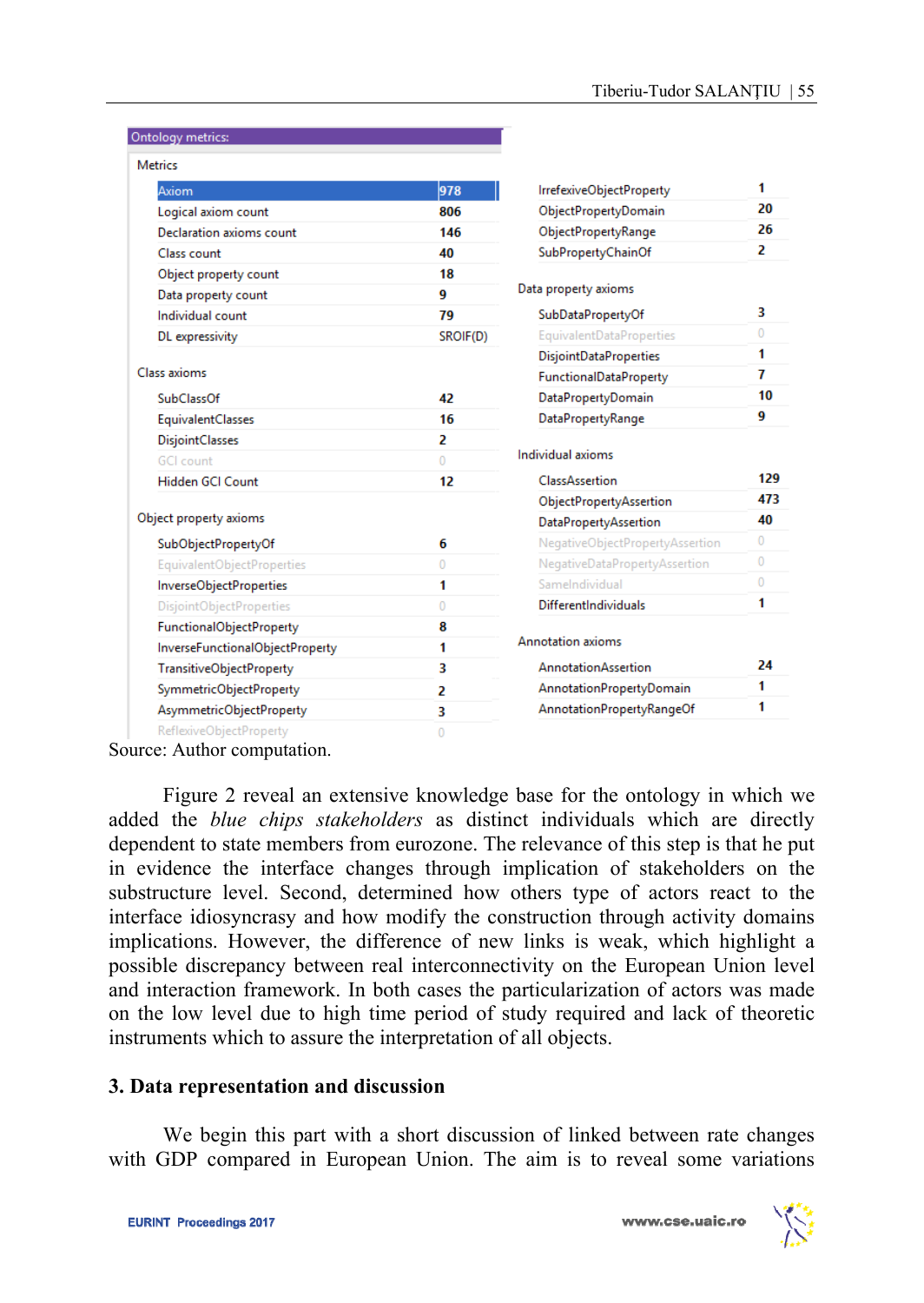which can results from the goodness of fit from economic mass. Hence, we analyse the GDP difference to highlight the grown trends of the non-euro zone in rapport with eurozone members.





Source: Author calculation based on Eurostat.



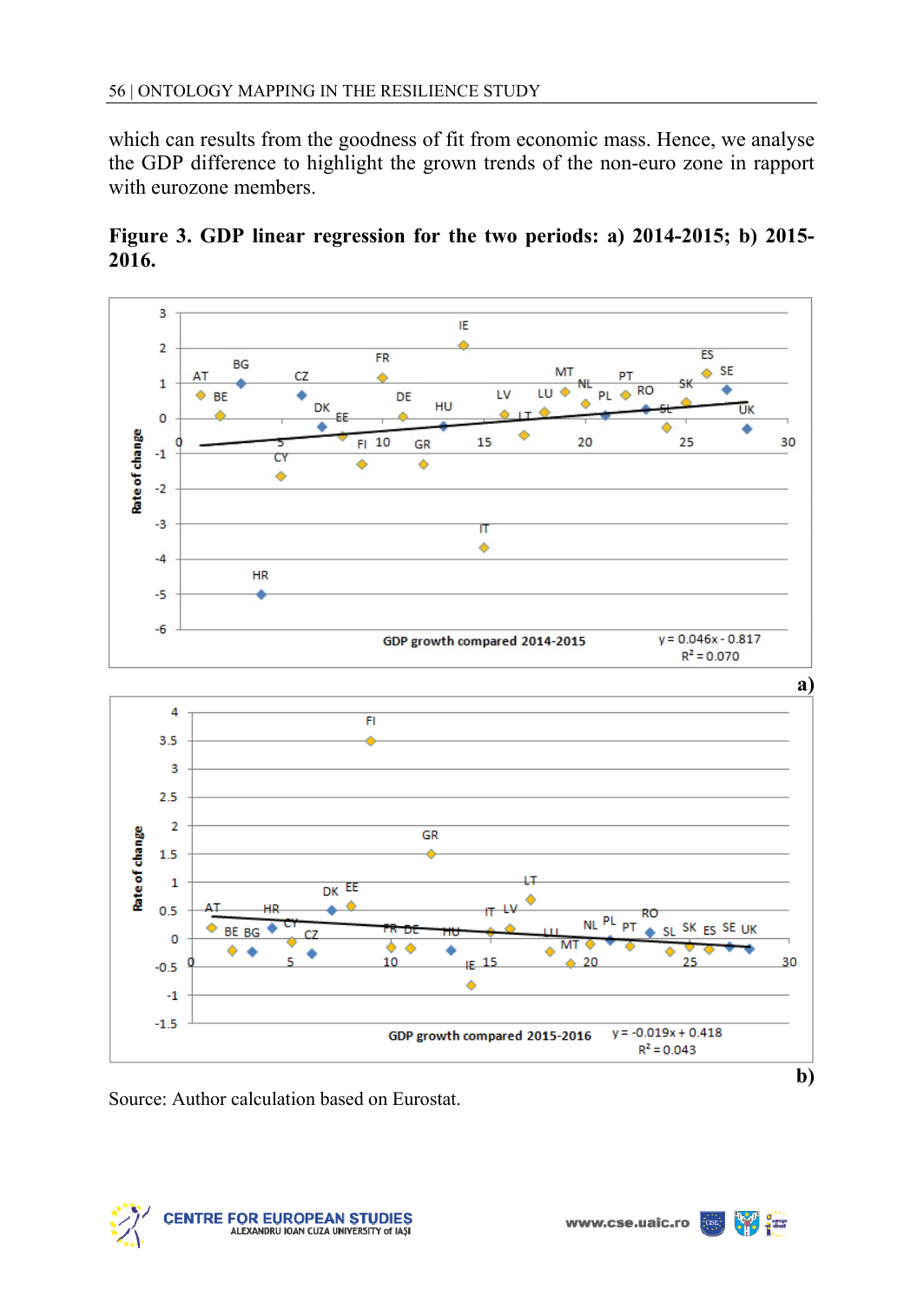In first figure, regression has been spread on the European Union level, as is illustrated. However, the rate of change indicate a strong correlation between returns and goodness of fit, nevertheless exist some marginal states which are spacers loud by the group. For the second period -figure from the right - the regression indicate a low correlation, and a tendency from the non-euro members to approximation quickly to eurozone. However, Finland and Greece maintain a relatively distance knowing a growth in change volume. Thus, the relationship between GDP growth and rate of change has decreased face to previous period. However, in the period 2015-2016, the  $\mathbb{R}$ - square known a dropped from 0.07 to 0.043 which present an alteration in the variability interpretation of the response data around of change in the predictor.

 This discussion show that goodness of fit known in a short period of time two different trends which describe a process which make a link between non-euro and euro zone - in difference terms- to pas from a relatively approximation to discrepancy in a very short time.

 The second mapping search to express the matrix values through ontology construction in the aim to develop explication with large sense about the structure resilience for the pairs period 2014-2015 and 2015-2016. For this step the methodology consist by overlapping the matrix over ontology and after that to interpret the results. Therefore, we start with the first time pair 2014-2015.







a) Surface for the economic matrix perspective b) Interaction opportunities surface Source: Author computation's based on Eurostat and IMF.

 Imagine a) represent the economic outlook of European Union through knowing base. As showed in surface plot, the performance of the European Union

l



<sup>&</sup>lt;sup>7</sup> Note: for figure a) the gravitational constant is set to  $0.0801$  on standard deviation based on *Euro Stoxx 50* Index. In the second graph, for discussion the e*conomic policy uncertainty* value is set to 156.93 as median estimate between averages for every period: 2014; 2015.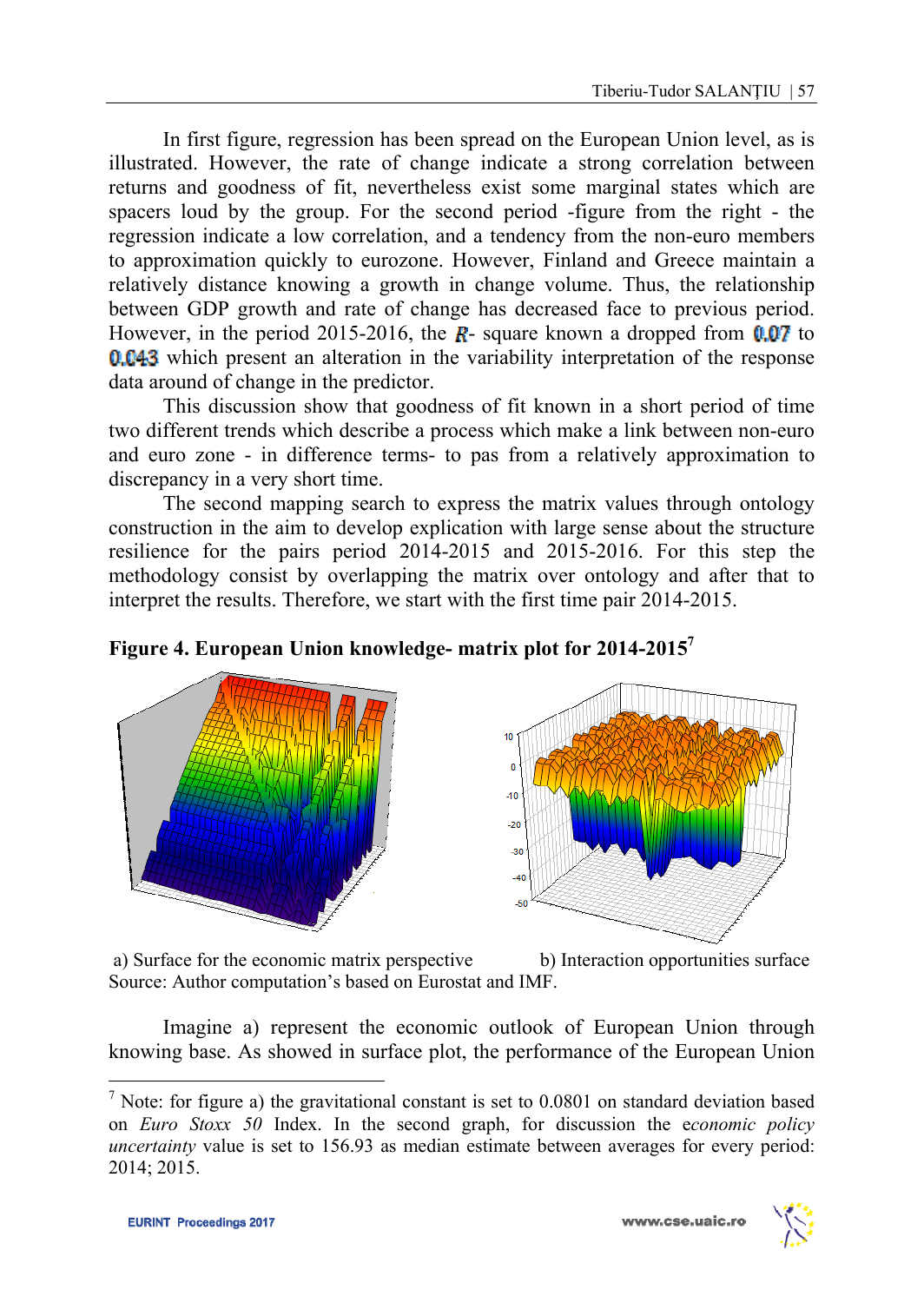members create some high variations on the interface level. However, the rate change of GDP on this period is possible to hide these fluctuations from surface. In accordance with figure 3 for the same period of time, the sources of these represent a reactions chain among members who known a lower changes in this period. If the resilience was strong in this period, then the values of variations need to know a decrease trend, instead the structure imagine show us the contrary.

 The second imagine from the figure 4, shows how the economic perspective affect through variation degree the interaction between state members and stakeholders. What result is that the effects are not only depth -in sensitivity termsbut also in shift-as gaps-. Namely the GDP trends mask a sensitivity increase on the European Union level which can be translated in a rugged environment for the actors. On this period of time, the idiosyncrasies represent a random distribution of sources for the state alteration. The group evaluation suggest the existence of a significant divergence among members on structure level in terms of relative magnitude.

 For the surface interpretation from the figure 4 we use the *explanatory data analysis* to be able to identify the systemic relations between variables when we do not have an expectations about the nature of relations. The difference by the general approach consist in the fact that similarities between variables are expressed in the correlation matrix face to distance between investigated objects. In special we use the hierarchical cluster analysis method as an alternative for factor analysis to identify and to measure the patterns from multivariate data sets. In accordance with this theoretical framework, for the surface 4a we have:

 In figure 5, the variables (state members) are reorganized in an efficient manner described on the "similarity distance" values from the basic matrix set. More technical, the reorganization consist from evaluation of different configurations following to maximizing the goodness fit. Is simply to observe a structure compounded from three groups of states, with a low distance between members and a poor links set. However, clusters value are very closeness. The group which have the most closeness degree is the upper pair for which the structure characterization as similarities is more intense than for the rest. The Austria, Belgium and France it look likes to be more connected each other face to relations with others. Is interesting that Germany (DE) is more nearest from Sweden and Bulgarian than for other "core members" on the structure level. In this case, the closeness can be translated in agreements or in a better understanding of the partners. On the bound limit is Ireland who known the higher discrepancy in terms of similarities in relations whit the rest of members. Nevertheless, is the only state which possess a direct link as individual with two different groups. However, the clusters interpretation show a concerning difference among members for this period which from integration process need to presents more similarities between themes.



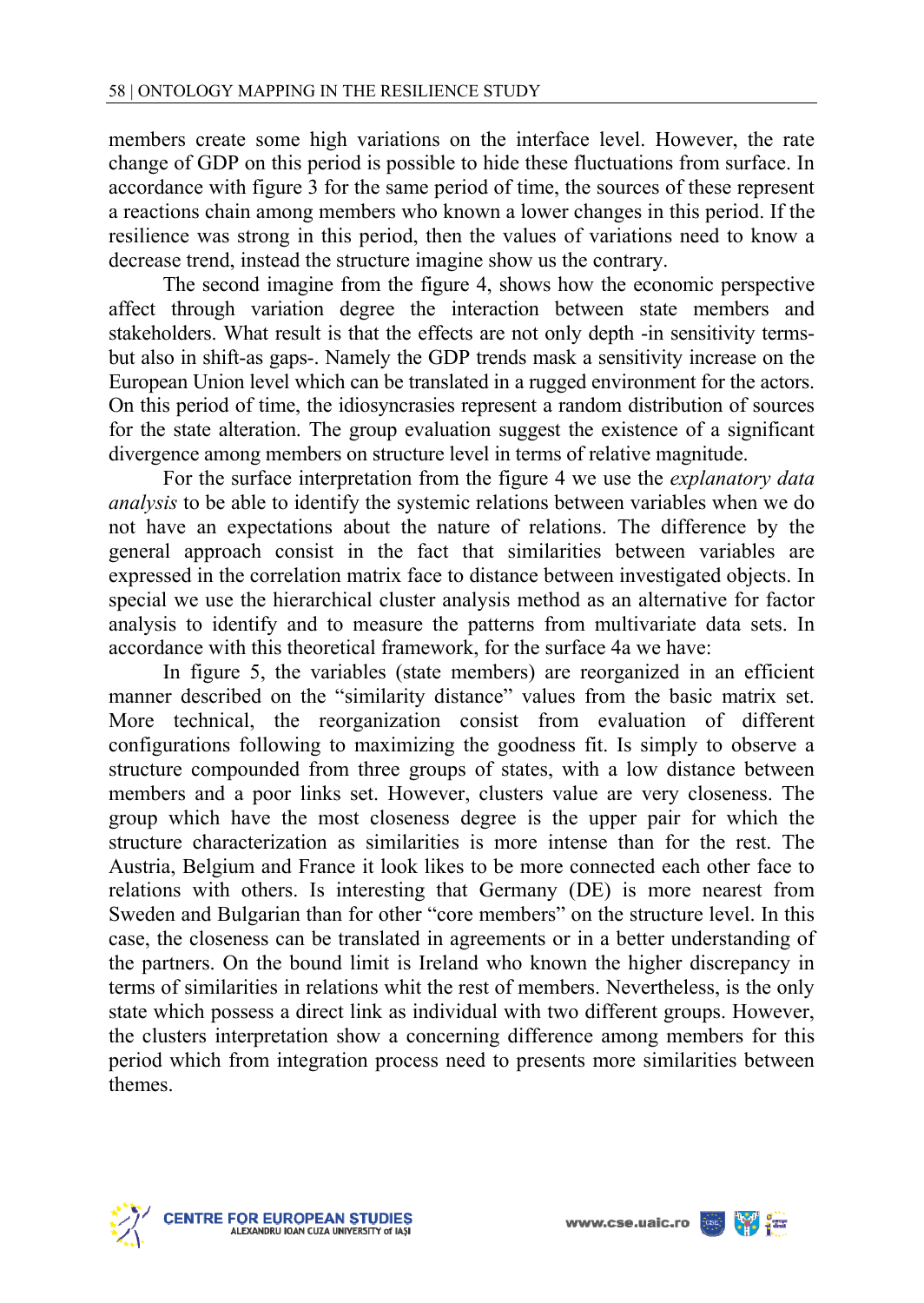



Source: Author computation based on surface for the economic matrix perspective (fig. 4a) which values results from model in page 5-6. For the interpretation, the author use *Statistica* software.

Note, we extract from the prospection the Finland and Cyprus due lack of data in matrix. However this omission do not affect the quality of the interpretation because the data do not create any link.

 To deepen the analyse we make a Pearson measure to reveal the linear dependence between variables.



www.cse.uaic.ro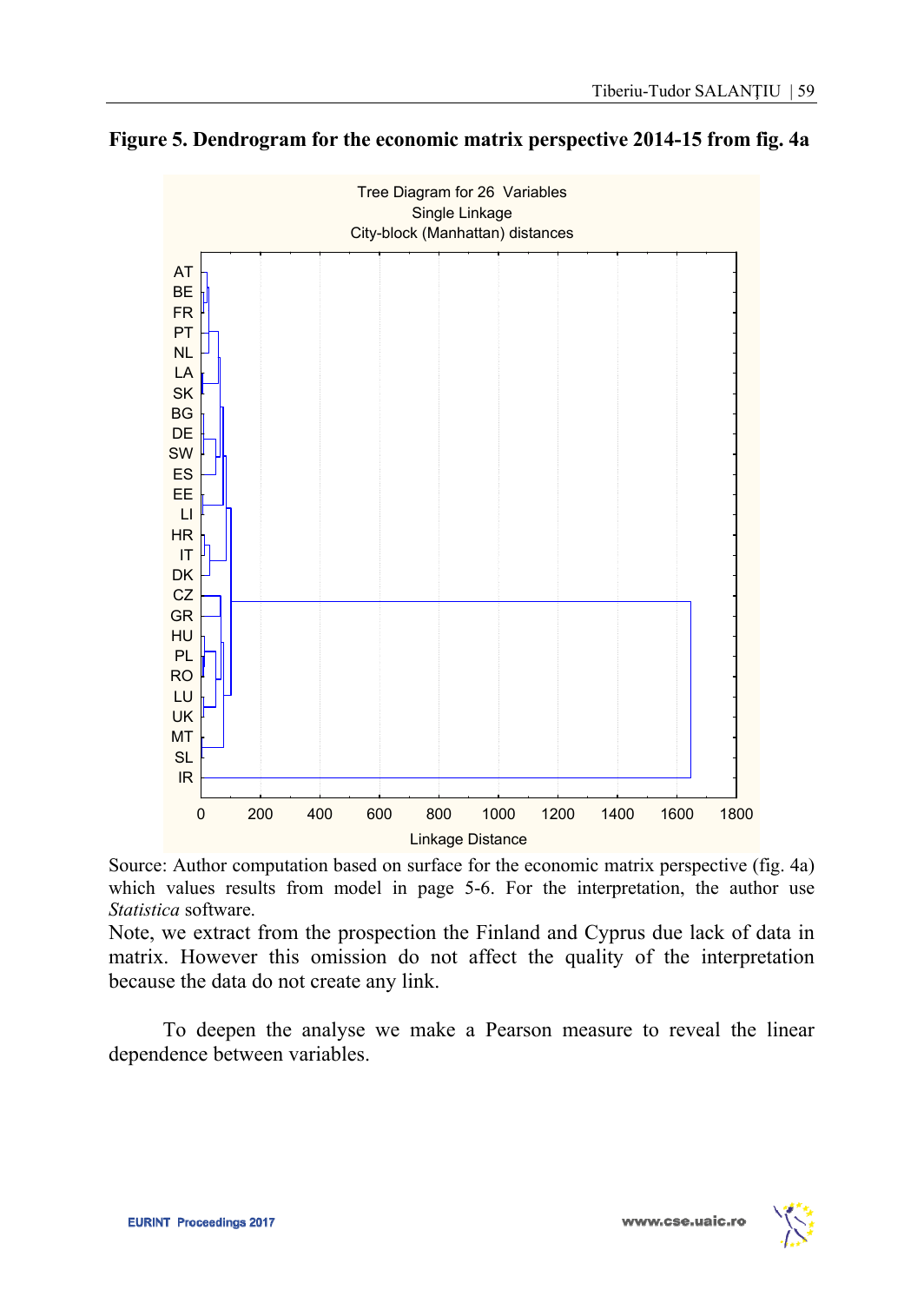



Source: Author computation based on dendrogram from figure 5. For the interpretation, the author use *Statistica* software.

 In our case, the correlation coefficient show a very weak positive association, however the values from 0 are too small -under 0.3-. Therefore, the central tendency reveal a weak information about the members distribution in the organization interface, with other words, the changes that some correlations between members in structure to exist is very low. Thus, the continuity of interrelations on this state, will produce low effects size or changes in members movements. And exist a high possibility that changes in variable do not cause the changes in same directions for the state from the members perspective.

 For the surface from the figure 4b, the clusters representation will express through next figure:



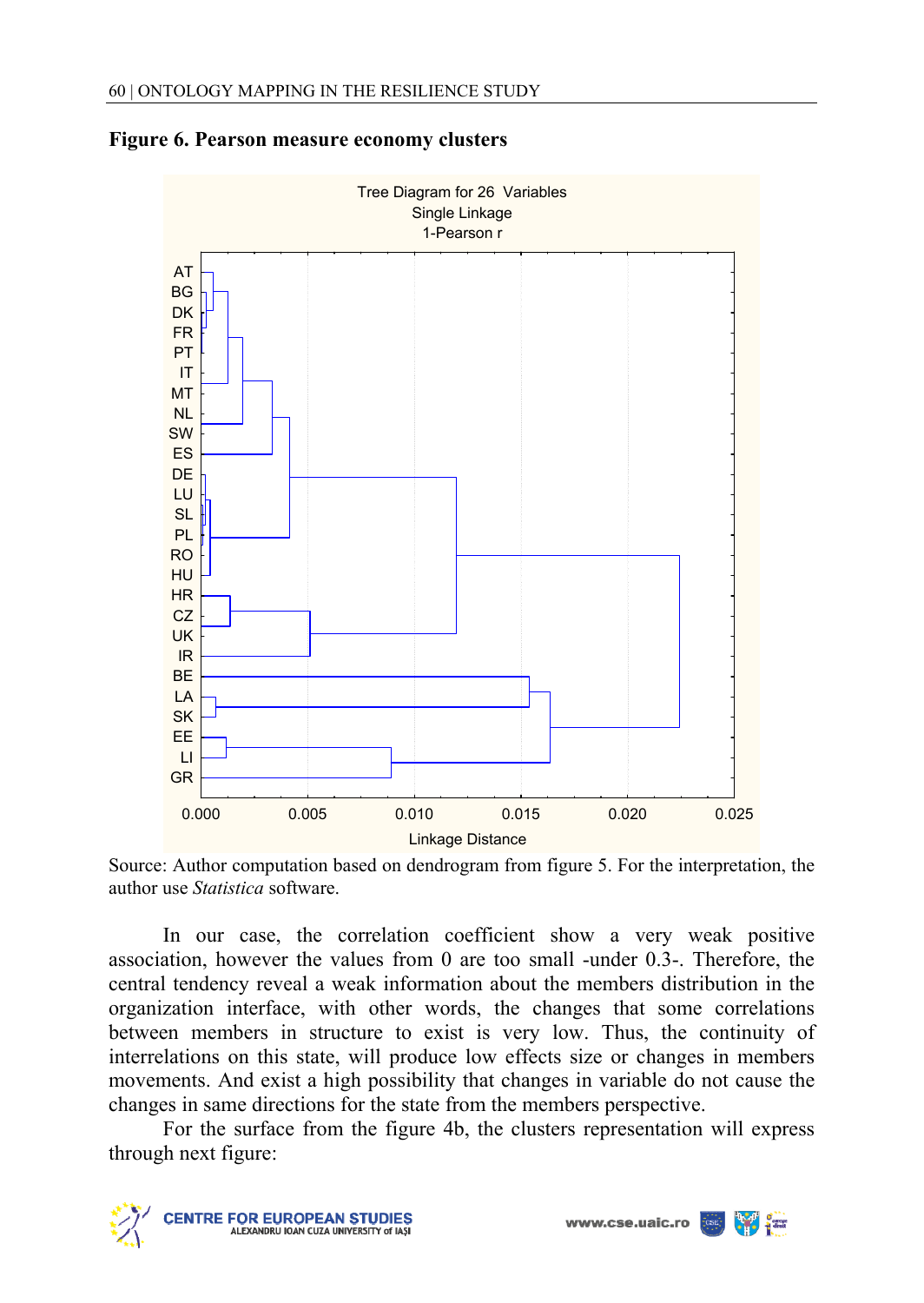

**Figure 7. Dendrogram for interaction opportunity surface 2014-2015 from figure 4b** 

Source: Author computation based on surface from the Interaction opportunities surface (fig. 4b) which values results from model in page 5-6. For the interpretation, the author use *Statistica* software.

 In the computing process we use the same theoretical framework as for previously representation but with the adding of one dependence variableintegration index.

 The first major difference is that the groups partition disappear, instead of this, the structure known a cascade form in which the similarities between members rise ascending. The second difference is the improvement of the relations set through increasing it's with new links. However, the clusters value reveal a decrease of closeness and the shape indicate lack of the direct distances between pairs of members. With other words, the members perceive the closeness between them from the perspective of similarity from the reporting view to different dyadic

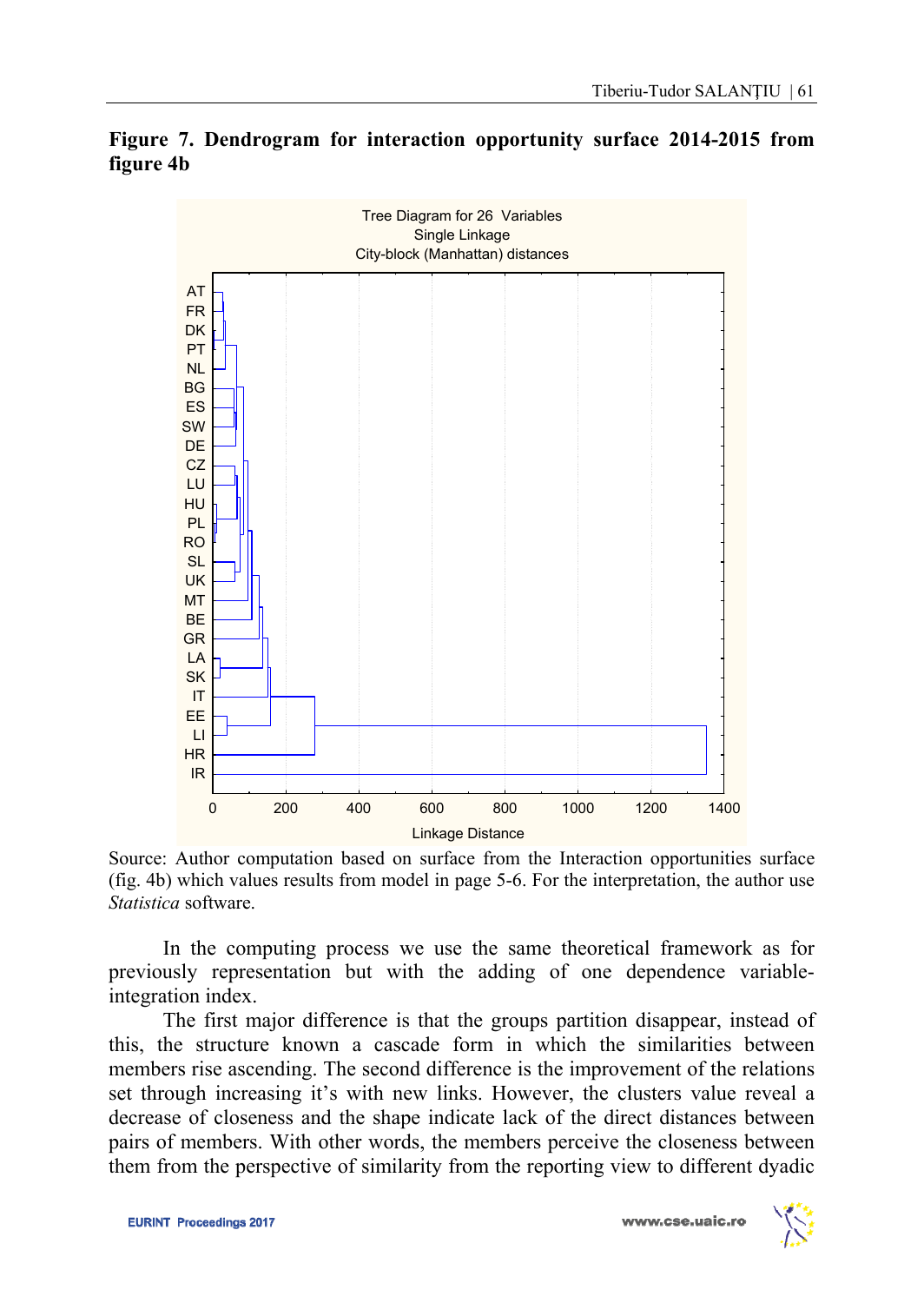or triadic groups. And known a spacers between them in the organizational framework. Through this, we can conclude that the reporting to the core from convergence perspective it's made by the members utilized the social reports of the most closeness groups, create through this a sharing preference trend. And the lacks of possibility to recognize the partners as a closeness tendencies rise the uncertainty degree, degrease the centrality, and sustain the contraction on the group level.

 The measurement of the linear dependence between variables in this case reveal a *perfect* case, values are 1, therefore are treated as non-meaning.



**Figure 8. Pearson measure for interaction opportunity surface** 

Source: Author computation based on dendrogram from figure 7. For the interpretation, the author use *Statistica* software.

 For the second time period of time 2015-2016, the matrix interpretation through knowledge base reveal the next surfaces:



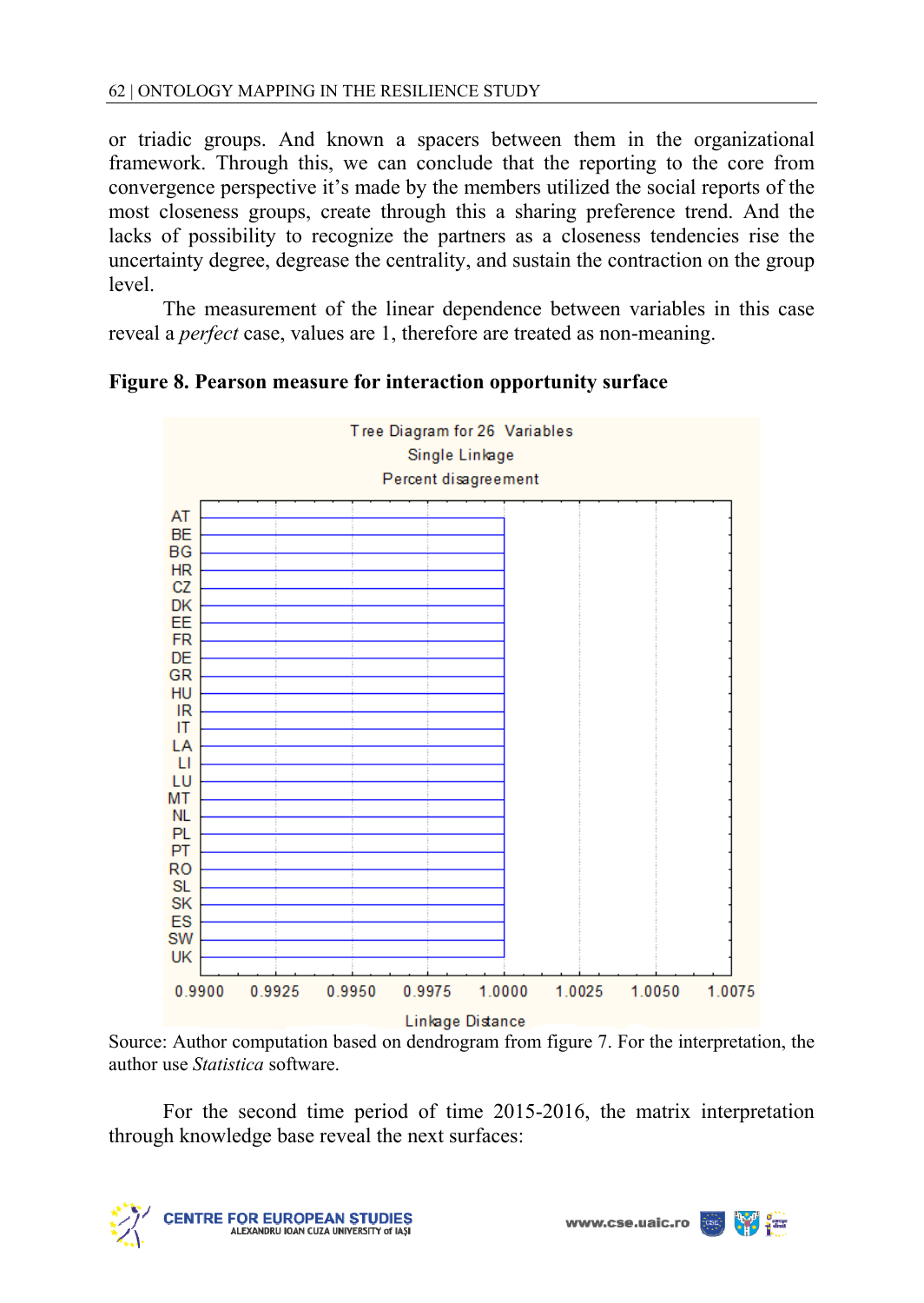

Figure 9. European Union knowledge- matrix plot for 2015-2016<sup>8</sup>.

a) Surface for the economic matrix perspective b) Interaction opportunities surface Source: Author computation's based on Eurostat and appsso.eurostat.

As showed in surface plot from figure a), the performance of the European Union members continue to maintain the previous variation on the interface level. An interesting change in plot is replacement of the Finland and Cyprus with Greece –the gap from surface-. However, the low correlation for this period put in evidence the surface waves and show the links of this with previous period of time. In accordance with figure 3 for this period, the variation sources indicate a perpetuation which remain among actors and conduct to a tension state.

 The second imagine, shows a more dynamic interaction in the structure despite of the sensitivity degree. We can conclude that situation continuity create an environment where the actors they were forced to act. Namely the GDP regression change disclosed the hidden vulnerabilities on the European Union structures for the evolution, and which can be interpreted as a static state which contain trends spacers. For this period, the social idiosyncrasies describe a source distribution for complaints which conduct to open manifestation of divergence.

 Following the above methodology regard to surface interpretation, we start first to construct and analyse the clusters for the surface 8 a.

l



 $8$  Note: for figure a) the gravitational constant value is set to 0.0822 on standard deviation based on *Euro Stoxx 50* Index. In the second graph, for discussion the e*conomic policy uncertainty* value is set to 200.93 as median estimate between averages for every period: 2015; 2016.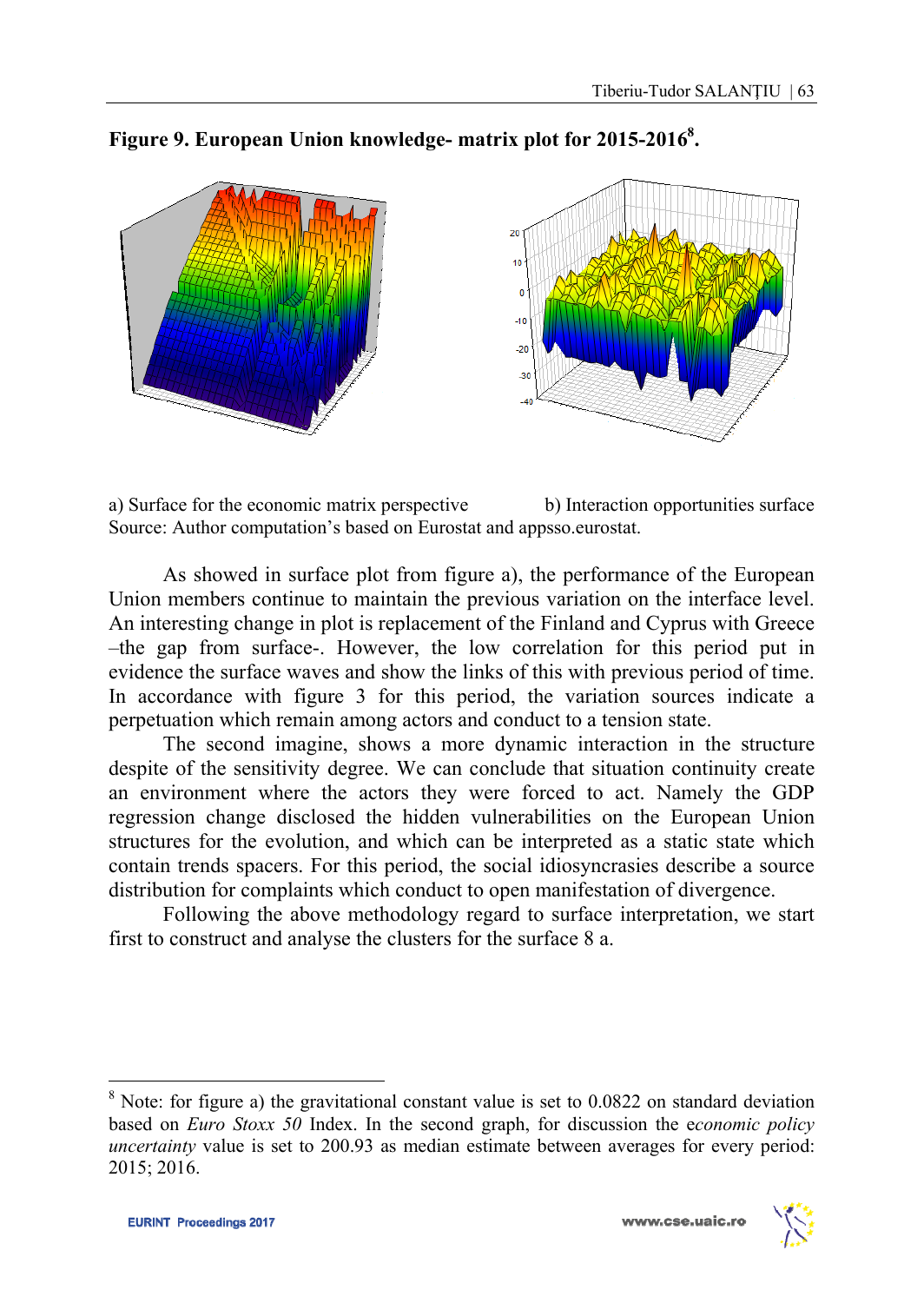

#### **Figure 10. Dendrogram for the economic surface 2015-2016**

Source: Author computation based on surface from the surface for the economic matrix perspective (fig. 9a) which values results from model in page 5-6. For the interpretation, the author use *Statistica* software.

Note, we extract from the prospection Greece due lack of data in matrix, this omission do not affect the quality of the interpretation because the lacks are not related with any link.



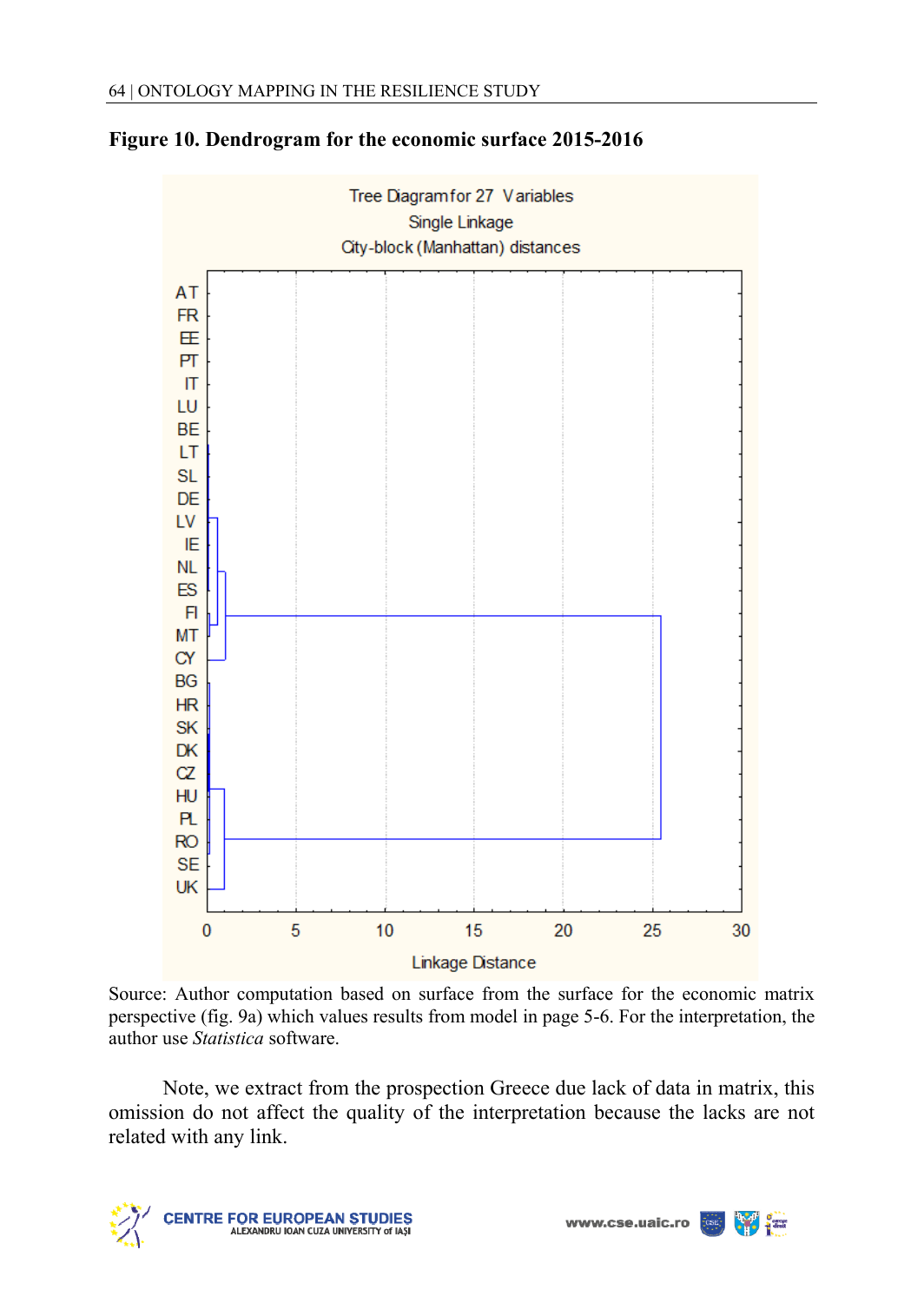The clusters construction identify two distinct homogenous groups of cases, first group contain the eurozone members, and the second the non-euro members, they known a high discrepancy quantified in dissimilarities. This difference show a deep spacers for this period compared with the previous surface which have three groups instead of two, and with a better understanding of partners on the structure level. Instead, for the economic surface 2015-2016 the members are more connected one with another on the groups level but with an alarming difference on block perception.



#### **Figure 11. Pearson measure for economy clusters.**

Source: Author computation based on dendrogram from figure 10. For the interpretation, the author use *Statistica* software.

Both groups shows a "core" in terms of similarities proximity among members, which conduct to considered on the resilience discussion just the clusters

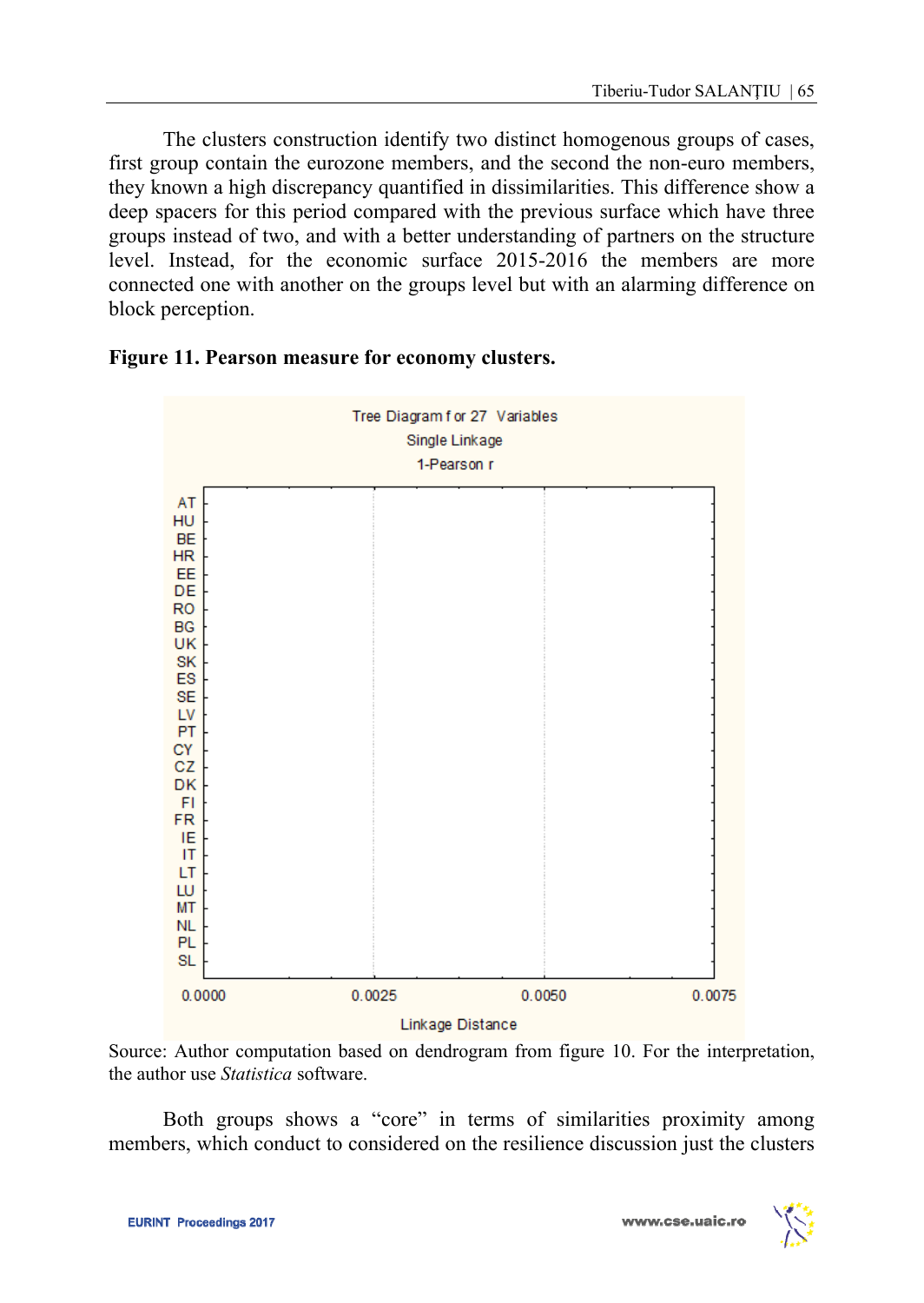which are rooted in the "cores". The importance of this is revealed in solution terms whose branches are very close together and probably are the most reliable. For a problem of this size the solution is clear need to be searched in the distinct groups, this approach is sustained by the dendrogram that indicates that the clusters formed around groups which known a more integrated process are probably doing a good interaction on the structure level. However, the dendrogram interpretation show us a European Union with two speeds due to the difference of evolution among members in integration process.

Now, we make a Pearson measure to reveal the linear dependence between variables in dendrogram construction for the economic surface.

In this case, the Pearson measurement denotes no linear correlations, thing that denote that  $r - 0$  and there do not exist relations between the variables or that is very weak and his not important to be mentioned. Thus, the changes in actors similarities are not correlated with the changes in sensitive distribution.

 In the case of the figure 9b, the cluster representation is expressed through next figure (see fig. 12).

 This dendrogram reveal some resemblance on interaction surface with the equivalence diagram from 2014-2015. Firs, shows an improvement of the similarities set among members despite of discrepancy which exist on the structure level. In the second way, the distances become much smaller which describe a tendency in interaction and to act in same direction, this trend highlights the approximate same understanding of the environment and of the structure state. Last, the blocks are replaced with a more links on the same level as distance values. Interpreted through figure 11, the interaction dendrogram put in evidence the need of actors to identify the opportunities in the social activity despite of groups sensitivity. For this, they can search common points which can close them in order to assure the continuity of the social process. However, the shape reveal the maintaining perspective by the members to perceive the closeness between them through approach of different dyadic or triadic groups and not directly.



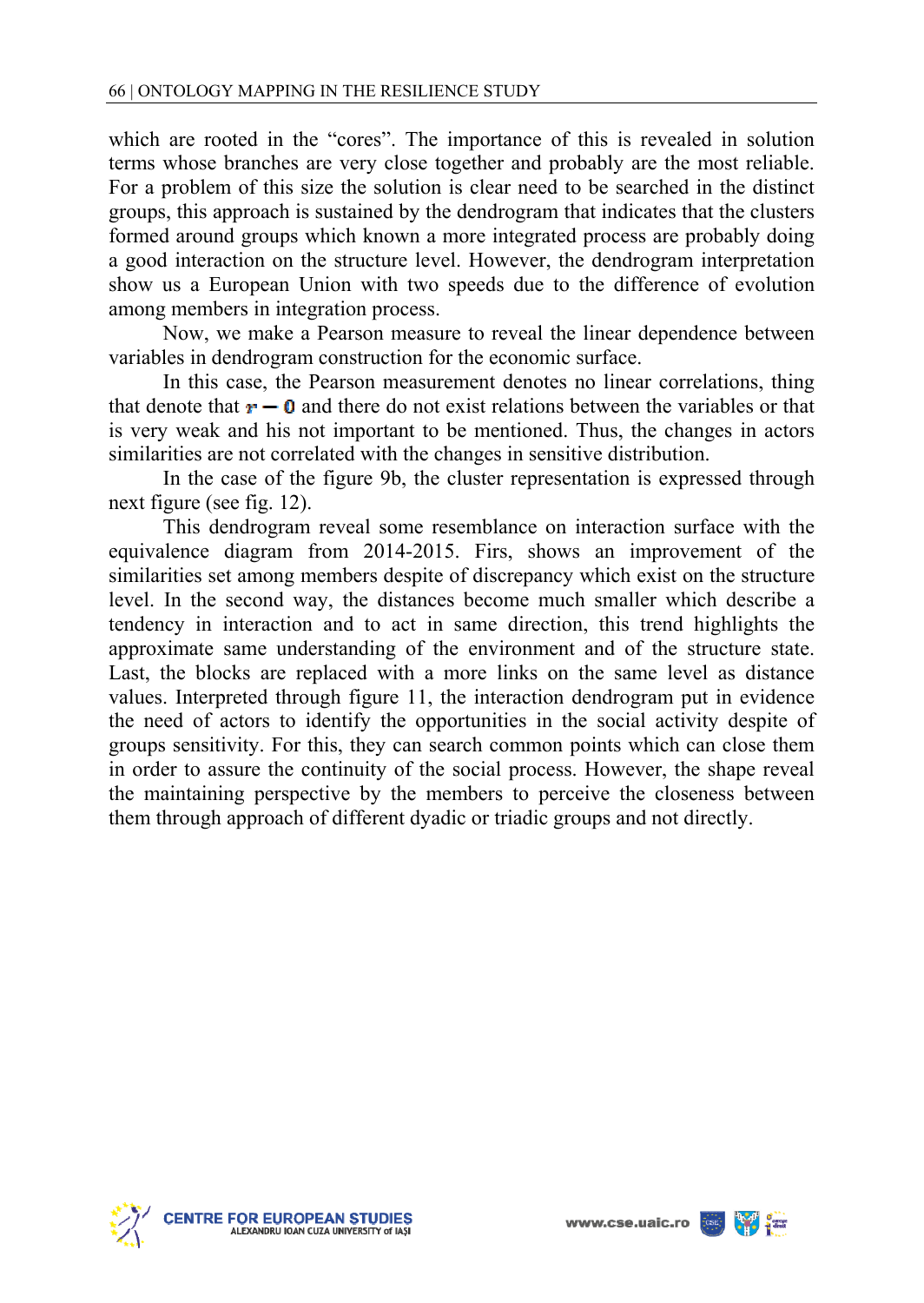

**Figure 12. Dendrogram for interaction opportunity surface 2015-2016** 

Source: Author computation based on surface from the interaction opportunities surface (fig. 9b) which values results from model in page 5-6. For the interpretation, the author use *Statistica* software.

Therefore, the convergence continue to present a social process in which the actors use the most closeness groups to get closer by other groups. Despite of Greece crises in this period, Cyprus and United Kingdom become the states who known the most increasing removal from the group members followed by Finland and Italy.

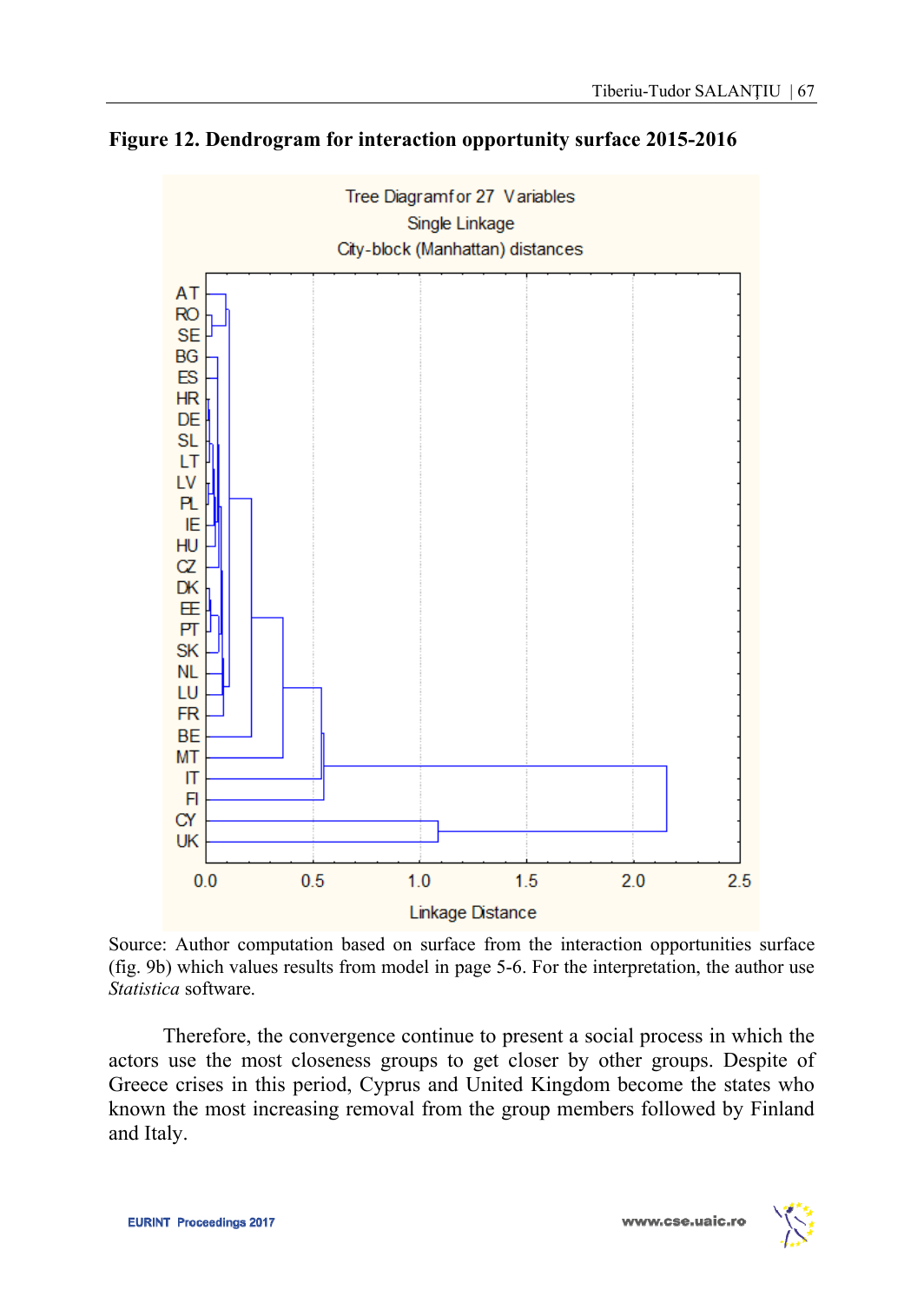For this dendrogram the Pearson's correlation coefficient denote a positive linear correlation.





Source: Author computation based on dendrogram from figure 12. For the interpretation, the author use *Statistica* software.

However, the state members which are most closeness in figure 12 in Pearson measurement shows a very weak relation between integration variable and similarities. Instead the United Kingdom with the Cyprus and Finland as a group, denote a strong correlation between variables, the only difficulty is that the last two countries known like others the same very weak value which create some



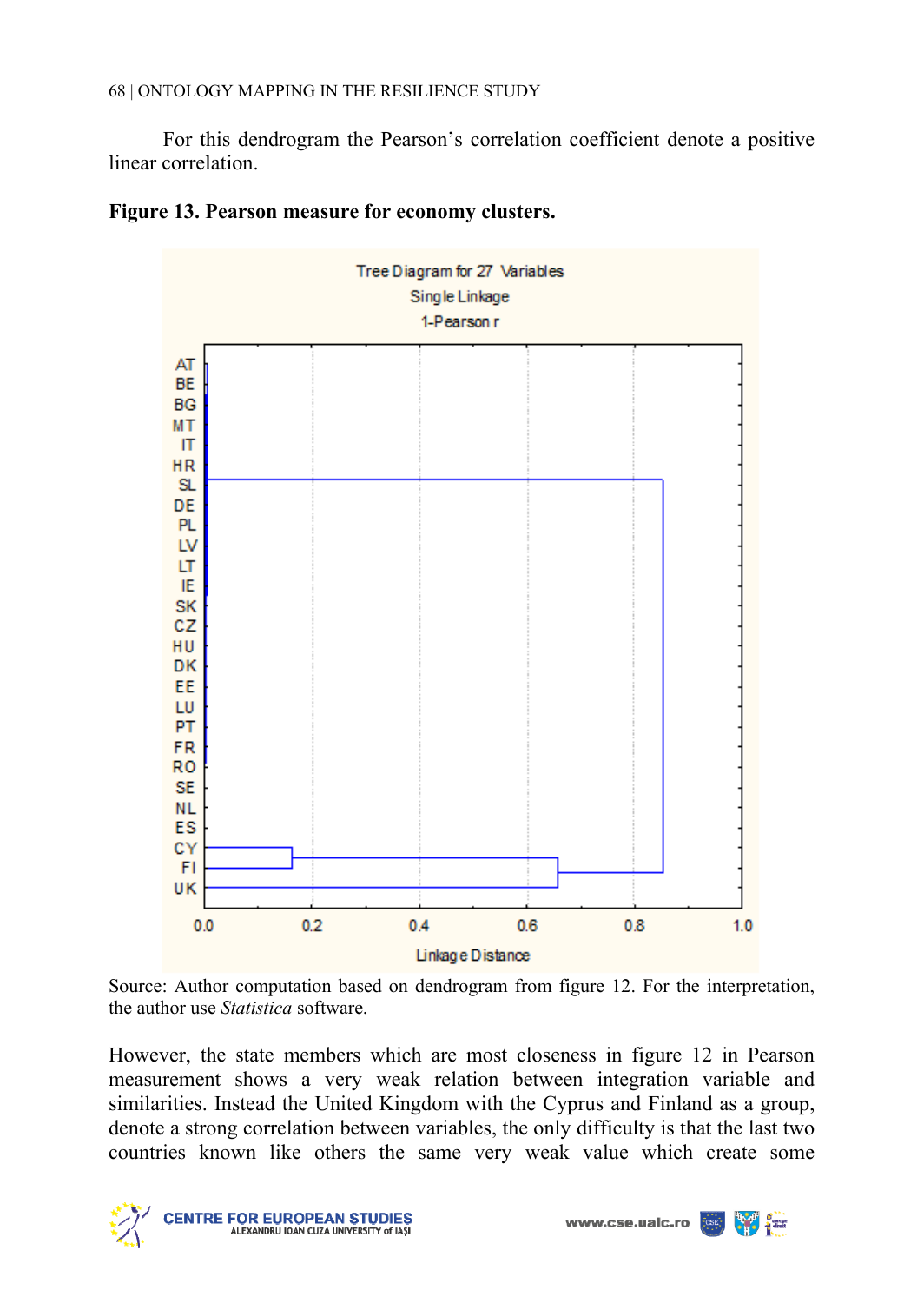uncertainty for United Kingdom in relationship with others members. Last, because the majority are instable the strong relationship with United Kingdom it is also uncertain in terms of correlations.

### *Limitations.*

 It is important to acknowledge that further interpretative models are required in attempt to explain the correlation between dynamic trends and data meaning. Furthermore, more advance methodologies are needed to cope with the complexity of ontology construction which leading to the necessity of more data as in-put in matrix to increase the mapping accuracy and outcomes.

### **Conclusions and remarks**

This paper is an attempt to deep our understanding of European Union resilience on structural challenge, which is an important process concern. To start off, we quantify the theoretical framework and data using two distinct instruments: gravitational model and ontology mapping. We show that there is sufficient correlation, both across theoretical framework and across instruments, to warrant analysis of these database through knowledge-based interpretation. Following recent literature arguing that resilience analysis may point the organization behavior under different events, we look at structure dynamics. The major contributions of this paper thus consists of the development of a comprehensive set of resilience estimates for European Union in a time period characterized through static state using an Artificial Intelligence mapping.

 Interpreting the resilience estimates for European Union through surface surveillance and clusters dendrograms, we highlight how members adaptation to the asymmetric challenges influences the organization response to the vulnerabilities. The results of dendrograms show that members tend to use the integration as a mechanism in the structure and the positioning in this consist in reporting to the groups similarities instead of organization culture. We also find that the organization is prone to mask bouts sources during members evolution when the vectors direction are the same. The results of Pearson measurements for the members grouping on structure suggest that there can be significant variations on connectivity in a delimited horizon of time, these reveal the turmoil degree of the construction to different situations. The resilience patterns assigned in European Union structure, both manifestation over time periods and relative protective factors, do not necessary hold on members level, but the inverse is valid. These asymmetries underscore the necessity of resilience analysis for each individual and groups from organization.

 Our surveillance for European Union resilience can be useful for future studies on this issue, in special as far as members influence in structure adaptation analysis is concerned, since there exist a high degree of heterogeneity across members. Future mapping could aim more informing about different aspects of

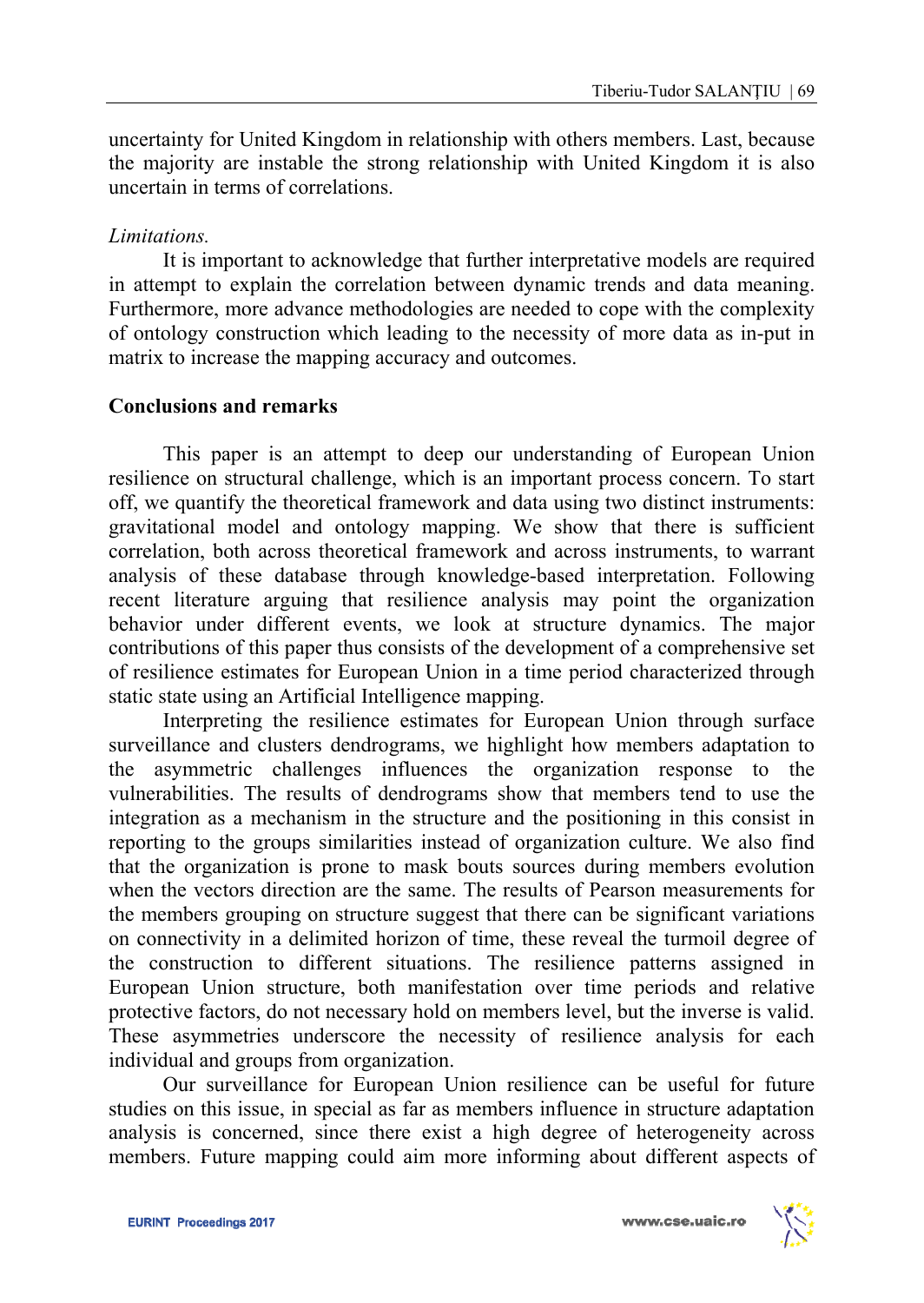political process and relationship between state members and stakeholders. This analysis could be thorough by develop the knowledge- based with more information and interpretative instruments to study the linkages between data input on ontology.

**Acknowledgment:** This work was conducted using the Protégé resource, which is supported by grant GM10331601 from the National Institute of General Medical Sciences of the United States National Institutes of Health**.** 

# **References**

- Borchert, I. and Mattoo, A. (2009), *The Crisis-Resilience of Services Trade*, The World Bank Development Research Group, Policy Research Working Paper 4917, Washington DC.
- Bourbeau, P. (2015), Resilience and international politics: Premises, debates, agenda, *International Studies Review*, 17(3), pp. 374-395.
- Brassett, J., Croft, S. and Vaughan-Williams, N. (2013), Introduction: An agenda for resilience research in politics and International Relations, *Politics*, 33(4), pp. 221- 228.
- Coaffe, J. and Murakami Wood, D. (2006), Security is coming home: Rethinking scale and constructing resilience in the global urban response to terrorist risk, *International Relations*, 20(4), pp. 503-517.
- Collier, B. and Skees, J. (2012), Increasing the resilience of financial intermediaries through portfolio-level insurance against natural disasters, *Natural hazards*, 64(1), pp. 55-72.
- Daianu, D. Kallai, E. Mihailovici, G. and Socol, A. (2016), *Romania şi aderarea la zona euro: întrebarea este în ce condiţii*, Institutul European din Romania,
- Ebbinghaus, B. (2006), When less is more: selection problems in large-N and small-N cross-national comparisons, in: Karl-Siegbert, R. (eds.), *Soziale Ungleichheit, Kulturelle Unterschiede: Verhandlungen des 32. Kongressen der Deutschen Gesellschaft fur Soziologie in Munchen. Teilbd 1 und 2*, Frankfurt am Main: Campus Verl, pp. 4013-4021.
- ESPON Programe, (2014), *Territorial dynamics in Europe: Economic crisis and the resilience of regions*, Territorial observation, 12.
- Eurostat (2017), International trade, 2014–15 YB16 (retrieved from: http://ec.europa.eu/eurostat/statistics-explained/index.php/File: International\_trade,\_ 2014%E2%80%9315\_YB16.png).
- Hjemdal, O., Friborg, O., Stiles, T. C., Rosenvinge, J. H. and Martinussen, M. (2006), Resilience predicting psychiatric symptoms: a prospective study of protective factors and their role in adjustment to stressful life events, *Clinical Psychology & Psychotherapy*, 13(3), pp. 194-201.